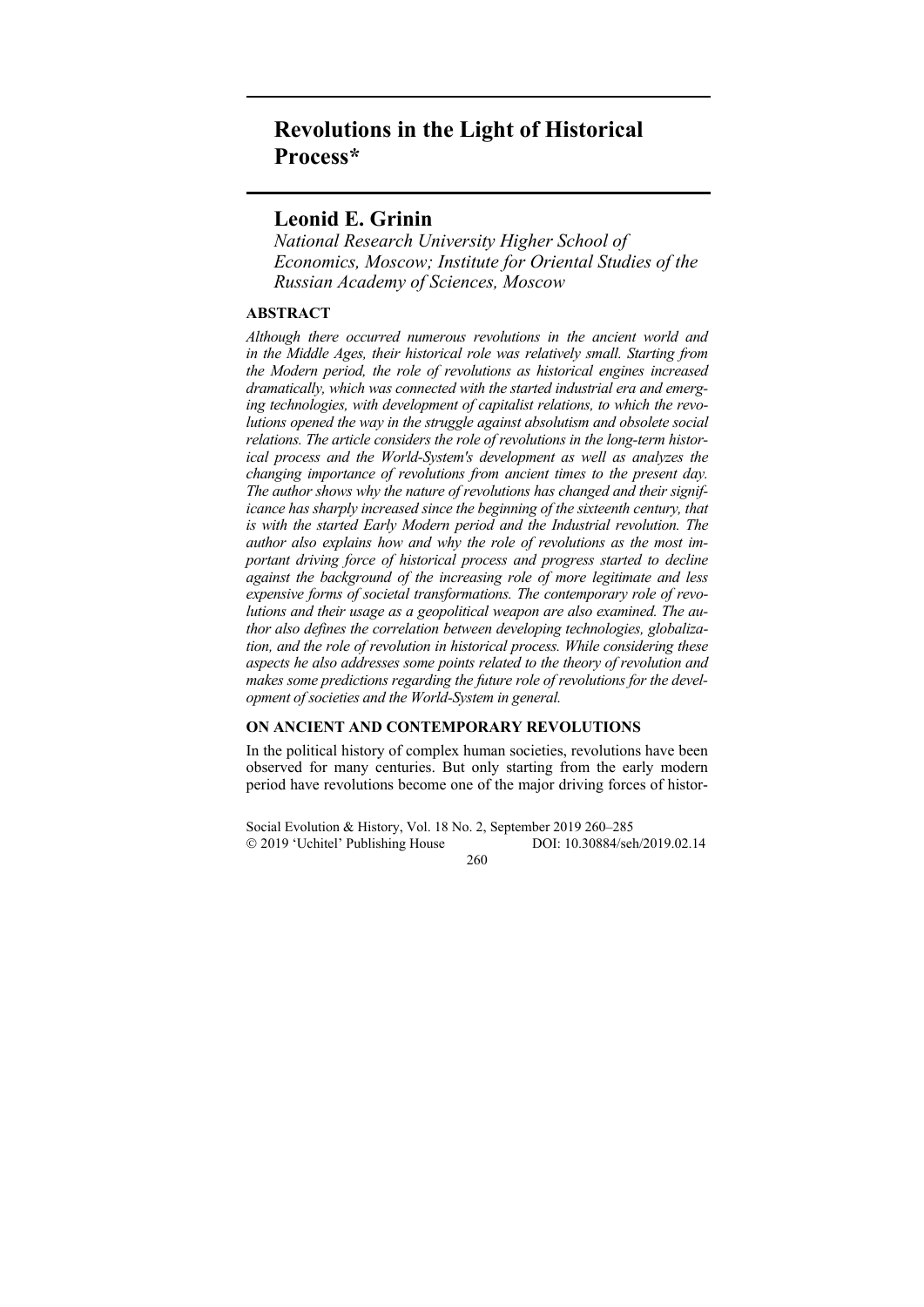ical progress, leading to novel regime types and reshaping international power relations.

Revolutions can be (and should be) considered within several approaches:

1) Within the systemic approach revolutions are considered as a serious imbalance which may emerge when a system shifts from a relatively stable state into unstable due to huge disproportions in societal development. The system enters the crisis period while revolutions turn one of the forms of crisis resolution. This approach is most frequently applied.<sup>1</sup>

2) Within the sociological approach revolutions are seldom considered as historical phenomena while the major focus is put on their recurrent features. This approach is also widely employed.

However, revolutions can hardly be treated only within the frameworks of systemic or sociological approaches when a society is considered mostly as a self-sufficient system. One should consider it within a wider context. And for this purpose we may use the following approaches.

3) The World-System approach considers revolutions at the background of the World-System changes as well as the impact of the World-System changes on revolutions and vice versa the impact of revolutions on transformations and reconfigurations of the World System.

4) The world-historical approach treats revolutions as phenomena whose role as an instrument of progress considerably changes in the course of unfolding historical process.

Unfortunately, the investigators less frequently apply the last two approaches. So in the present article we will pay particular attention to them. It is also obvious that the defined approaches can be combined.

5) It is also worth analyzing revolutions with respect to other societal changes, in particular, those leading to similar results. However, only a few investigators of revolutions systemically consider the place of revolutions among other forms of transformation of a society and means of resolution of social and political contradictions especially within the historical process frames. Among those who performed it with unfailing systematically one can name Shmuel Eisenstadt and also to a certain extent, Samuel Huntington, Jack Goldstone, and Charles Tilly (Eisenstadt 1978; Huntington 1968, 1991, 1996; Goldstone 1991; Tilly 1992). In the present article we will also discuss why and how the role of revolutions in historical process change in comparison with other protest forms and social conflicts and processes changing a society and its development.

Here we analyze the transformations of revolutions within historical and globalization processes and in connection with the World-System's transformations. In the last section we show the correlation between development of technologies, globalization, and the role of revolution in historical process.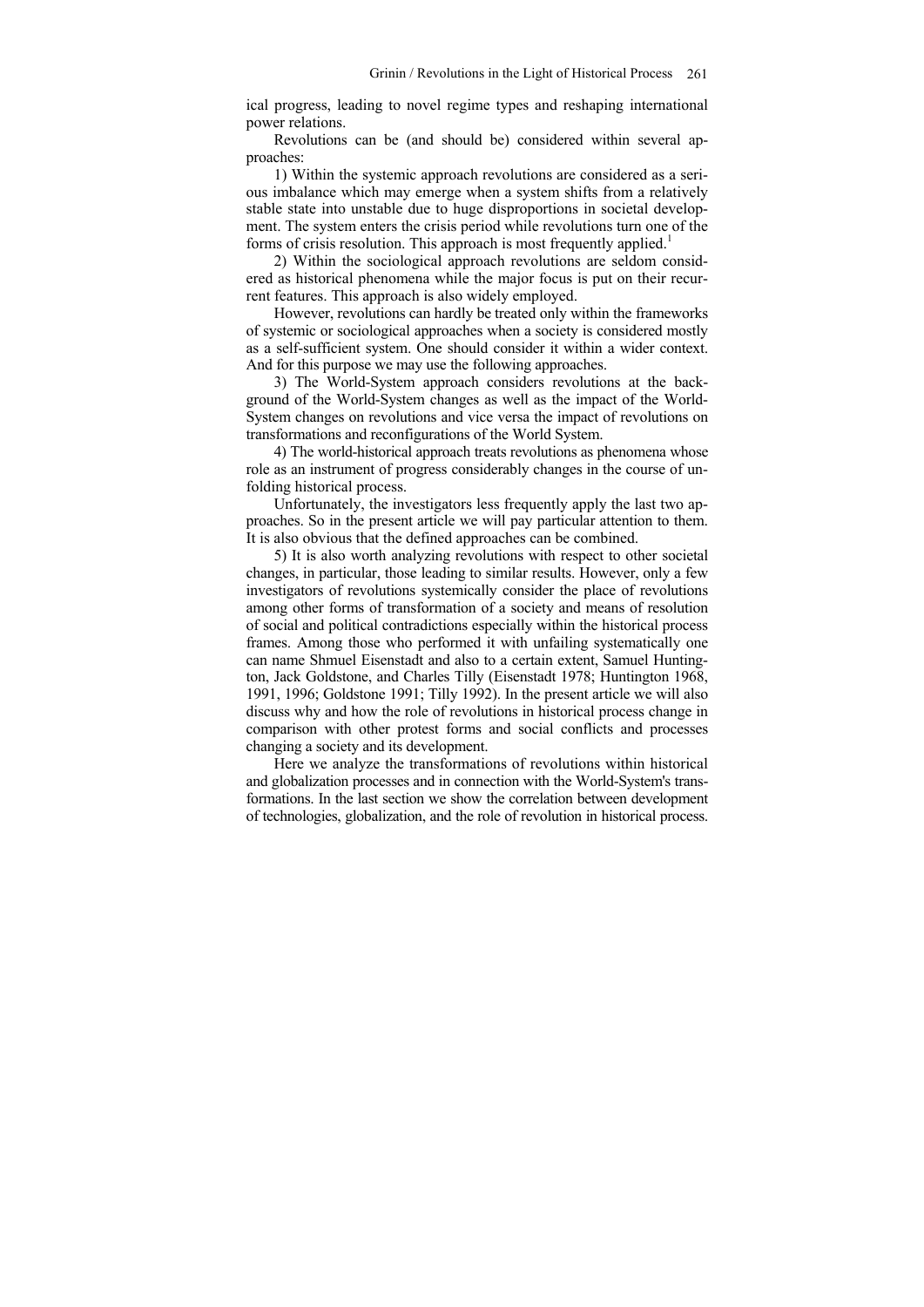In conclusion we also offer some forecasts regarding the future role of revolutions in the development of societies and the World System in general.

It is sometimes argued that there had occurred no revolutions prior to the Modern era (*e.g*., Ellul 1971), but of course, it is far from true. If one considers revolutions as a violent change of regime, he may say that they have accompanied political history for many millennia. But such revolutions were mainly characteristic for the polis-type states whose regimes could alternate from oligarchic (or tyrannical) to democratic and vice versa. Thus, prior to the early modern period the revolutions mostly occurred in the states whose political regimes were less widespread during the pre-industrial period. In a revolutionary perspective the history of some Hellenistic states and Rome may be also presented as a struggle between social and political groups for the distribution of resources and power (see, *e.g*., Sorokin 1992, 1994; Hansen 1989; Cartledge 1998; Grinin 2004). We may define some phenomena resembling political and social revolutions in the medieval states (in Italy and some other countries). Social struggle is also observed in the history of some Eastern states. But these attempts to establish a new regime and, figuratively speaking, change 'constitution', were quite rare; yet, sometimes one observes a kind of social revolution when socio-economic (distributive) relations are changed.<sup>2</sup> However, there did occur devastating uprisings, sometimes sweeping away the dynasties, as it happened in China.<sup>3</sup>

However, despite the abovementioned examples, in ancient times and medieval period there were no revolutions that could promote a societal advance to a higher stage of social evolution. No doubt, revolutions used to be a developmental factor but obviously less important than wars and other transformations. The societies' productive basis would remain the same after revolutions, thus, the progressive effect of the latter was much weaker than in the Modern era.

Only starting from the Modern period the revolutions became one of the leading driving forces of historical process (see Grinin 1997; Semyonov *et al.* 2007; Travin and Morgania 2004; Goldstone 2014). Why did it happen? The reason is the transition to a new – industrial – production principle which started in the late fifteenth century (for more details see Grinin 2006; Grinin L. and Grinin A. 2015; Grinin, Korotayev 2015; see the Table below) for the correlation between the stages of technological development and the role of revolution). Along with a breakthrough in production it was necessary to transform all other relations, so that a society could create abundant space for the development of new productive forces. Meanwhile, revolutions could help eliminate the relations hampering that development. Thus, we mostly speak about revolutions of a new type, which were practically unknown in the history prior to the sixteenth century. We describe them as a phenomenon that turned extremely important for the unfolding historical process and as a means of realizing the society's pro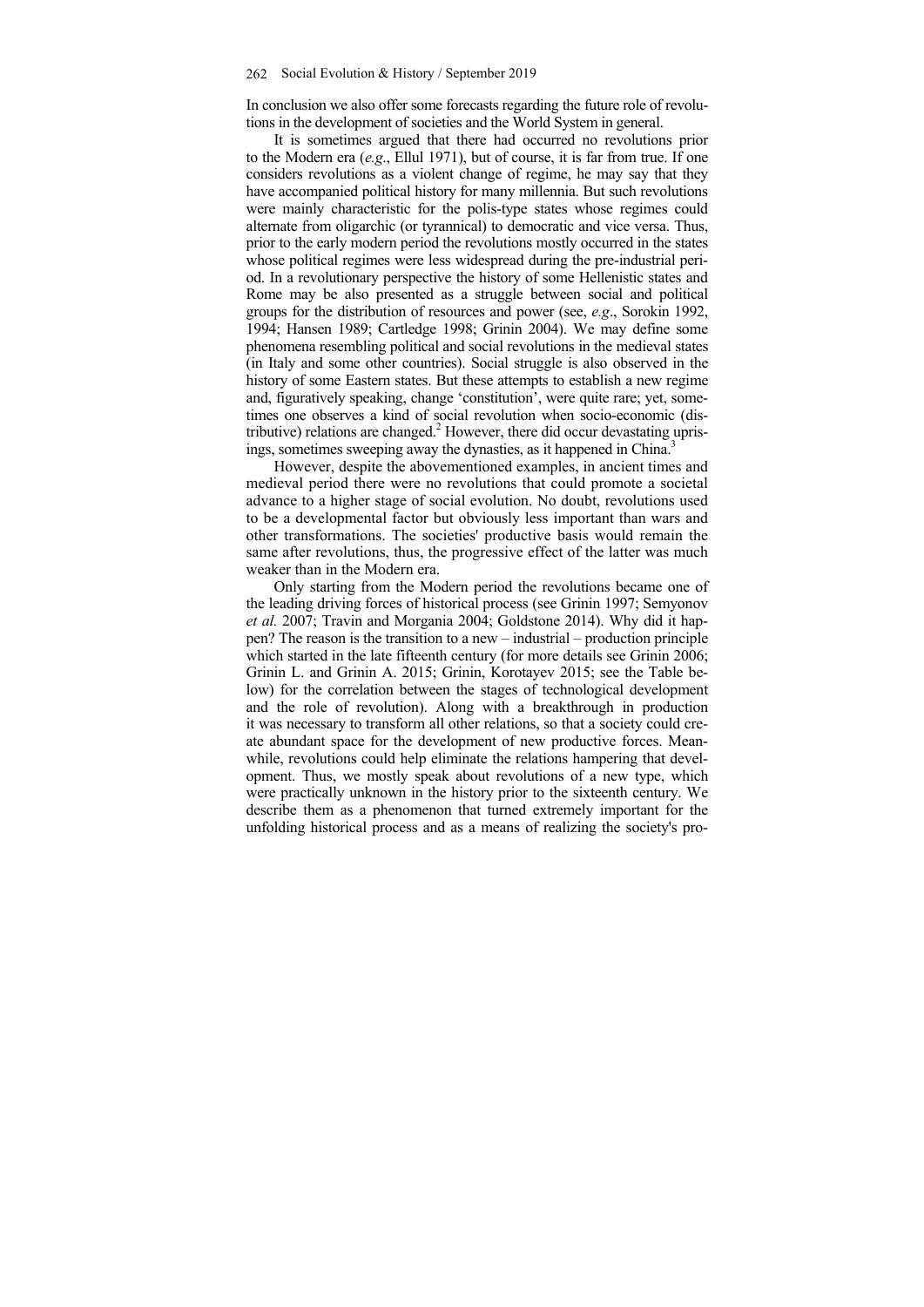gressive development, raising its economic, cultural, political, and legal level.<sup>4</sup> In other words, here we treat revolutions not just as a means to change political regime or as a way of conflict resolution in societies but as a transformation which eventually took a temporal lead in terms of technological, cultural and political development and which would drive ahead not only a certain society but the whole World System.<sup>5</sup>

Starting from the Modern era one can speak about a peculiar role of revolutions in the development of historical process, the role of 'a locomotive of history' (according to Marx 1964); yet, as we will show, this role started to decline and change already in the mid-nineteenth century. For Shmuel Eisenstadt (1978) the revolutions of the early Modern era are modern revolutions. However, he notes that many scholars ignore the relation between revolution and modernity. And those who acknowledge that the main structural and institutional features of revolutions are inherent to the Modern era still fail to trace the relation between these features and fundamental characteristics of modernity. Samuel Huntington also argues that revolutions can hardly outbreak in traditional societies with a low level of social and economic complexity. It is a phenomenon of a modernizing society (Huntington 1968).

Finally, we should note that the increasing role of revolutions in historical process was associated not only with general technological transformations clearly manifested from the last third of the fifteenth century (see Grinin 2006; Grinin L. and Grinin A. 2015; Grinin and Korotayev 2015), but also with the concurrent breakthrough in information technologies. Any great revolution or a new wave of revolutions is somehow connected with emerging principally new media or with their improvement. In what follows (in the second section), we try to trace this trajectory of revolutionary practices.

Before proceeding to the next section we would like to make one more remark. Although the starting point of globalization has been long debated (see Grinin 2011b; Grinin and Korotayev 2014, 2018) still nobody denies that the beginning of the Age of Discovery (between the late fifteenth and early sixteenth centuries) was a landmark for the history of globalization. However, it is not coincidence that almost at the same period the history of modern revolutions also starts. We mean the start of the Reformation in Germany and its  $500<sup>th</sup>$  anniversary was marked in 2017. Just from this time one can mark off modern revolutions in Europe and in the world (about the Reformation in Germany as the first revolution, the Reformation in Europe and the first waves of revolutions as well as about differences between revolutions of the modern period and earlier ones; see also Grinin 2017b).

## **THE ROLE OF REVOLUTIONS FOR THE DEVELOPMENT OF SOCIAL SYSTEM AND WORLD SYSTEM**

**Revolutions as a means to change a society's social-political structure under the conditions of capitalist and industrial production**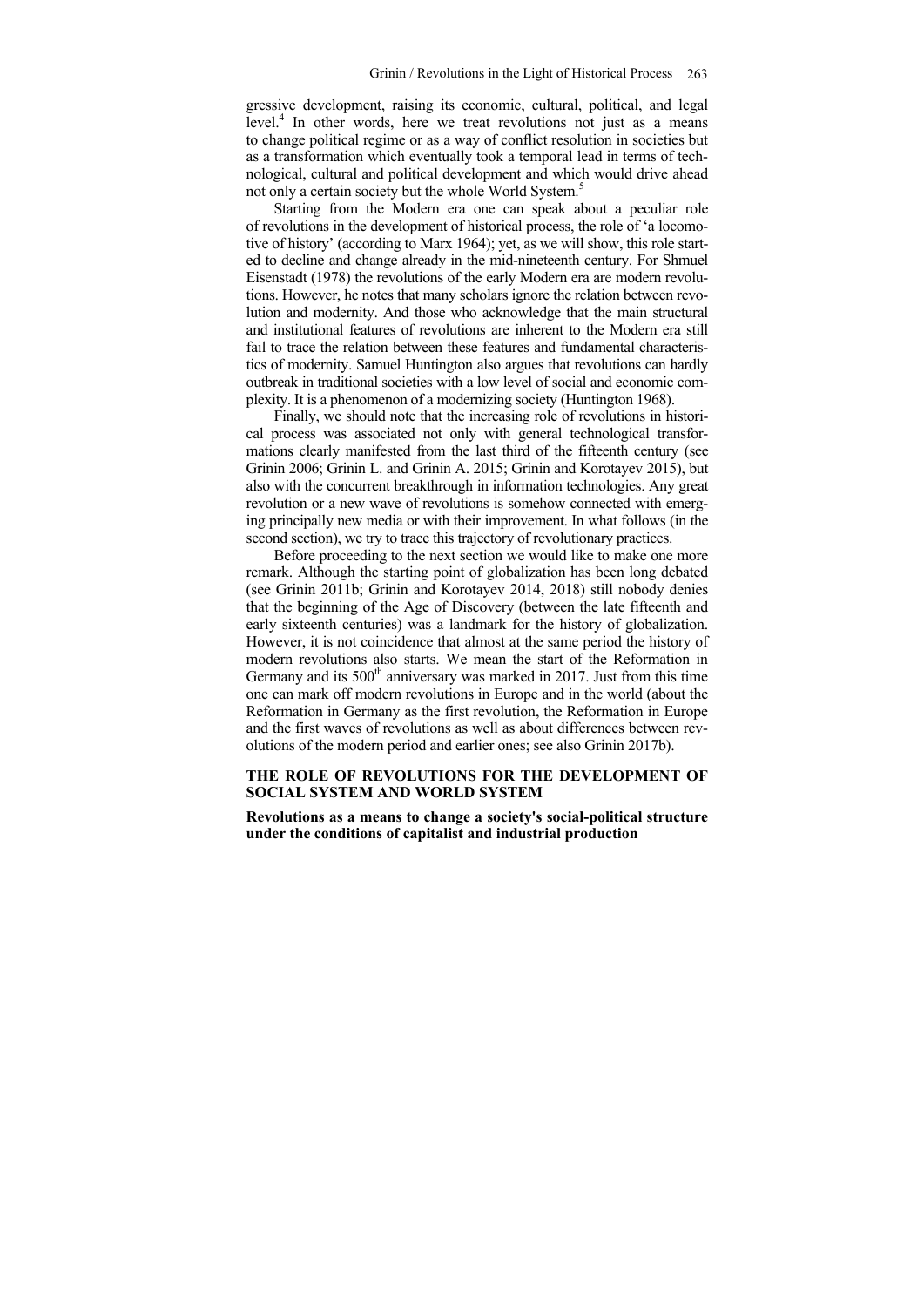As we mentioned, although the history of some ancient and medieval societies can be described in revolutionary terms as a struggle between social and political groups, it is only after the coming of the Modern era that revolutions became one of the leading driving force of historical process. And as already pointed, this happened mostly because the European countries entered a new – industrial – production principle (see Grinin L. and Grinin A. 2015, 2016b) which provoked the necessity to transform other societal sub-systems. This process is generally also connected with the early type of modernization.

Thus, revolutions are the result of transition of societies and in general, of historical development to the path of a consistent economic growth and respective changes in relations and institutions. *Therefore, revolutions appear to be a search for the ways to provide societies' continuous development while a society is yet unaware that a constant growth is not occasional and abnormal but a necessary prerequisite for the existence of modern society. Revolution is one of the means to provide broad expense for constant change in society and for its existence under these changes.* 

As a result, the criteria of successful societies within historical process started to change. If to follow the common developmental logic of historical process, at its origin one may trace a search for opportunities to transform local relatively small societies/polities into larger entities: states and later empires. To create sustainable political entities there were needed powerful and stable institutions which were to be gradually established. We also observe a number of centralization/decentralization cycles combined with the search for mechanisms and institutions to consolidate societies (Frank and Gills 1993; Chase-Dunn and Hall 1997; Chase-Dunn *et al*. 2010; Grinin 2008, 2011a).

In Europe these institutions developed into legitimate and sacralized monarchy (which needed much time to create the rules of inheritance), national states, social class or other forms of structured social order (Grinin 2008, 2012a)*.* Thus, historical process 'operated' in order to establish strong institutions that could maintain social stability under any perturbations along with states' constant external activity. This was also supported by quite conservative, archaic and far from constantly changing industrial and technological (as well as social) foundations of society (since the peasantry constituted the major part of population and the cultural level remained archaic with low literacy level). But with the change of productive and technological basis, the strong and sometimes too strong societal bonds (*e.g*., a particular dynasty's imperial power used to be the most important bond for a multinational state) would gradually turn an obstacle for the advance in a society which at that point considered industry and trade as the most important means to solve financial and other problems and that had both to endure and develop them under conditions of international rivalry as well as to take care of the means of communication, edu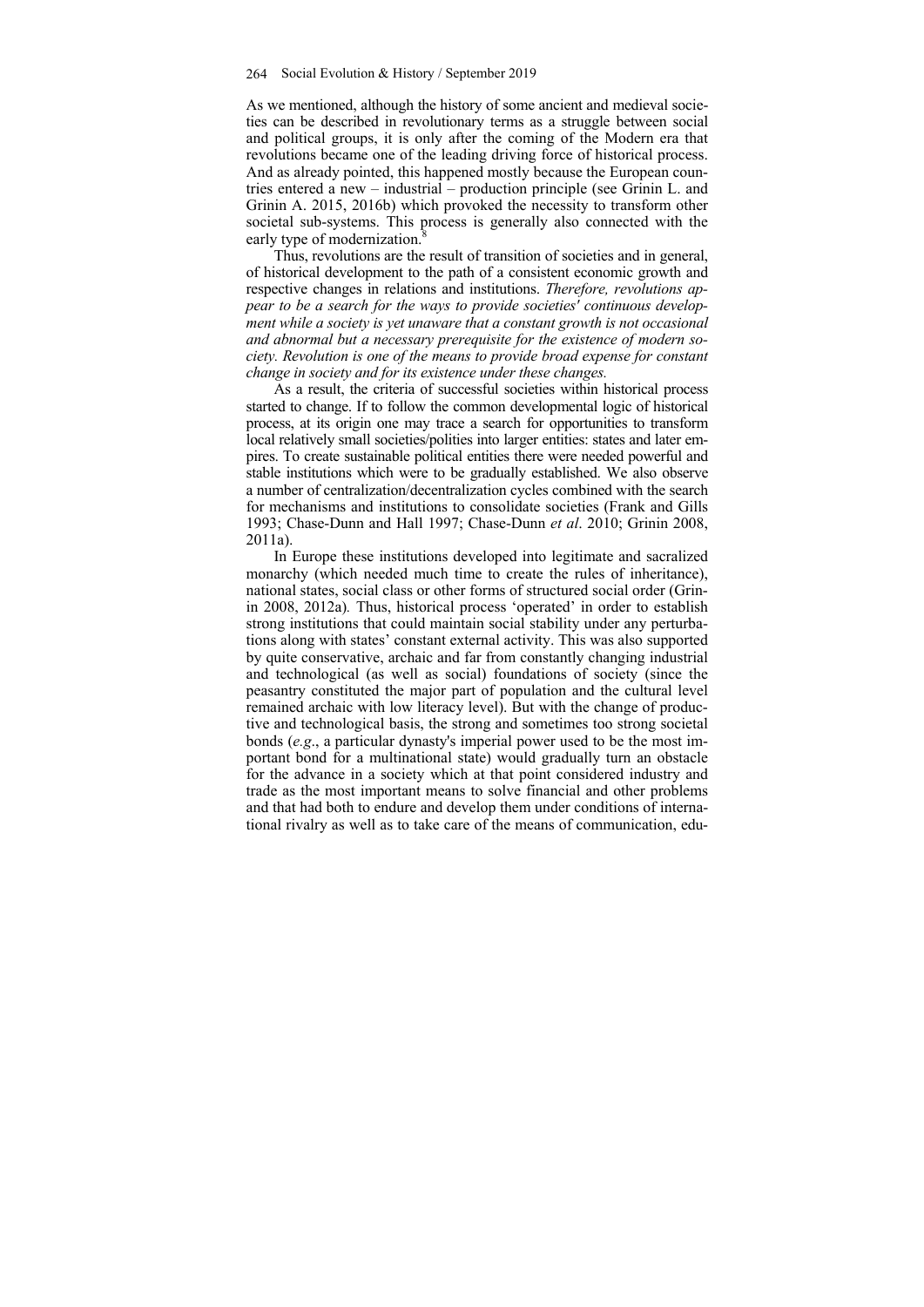cation, *etc.* Hence, the major and most important achievements in historical progress (a well-organized autocracy, an absolute monarchy and strong state-controlled estates, a clear social hierarchy, totalitarian religion and others) suddenly started to hamper development and progress, the idea of which began to form and strengthen. At the same time, liberalization and humanization of relations took place – from absolute monarchy to absolute *enlightened* monarchy. These humanized relations prevented repressiveness and became an important factor for activating revolutions (see below).

Thus, the former institutions, including absolute monarchy and in many respects the self-sustainable aristocracy (along with the church and estate structure which became state-sanctioned) became a brake for progress since the model of existence and functioning had changed from a conservative to a dynamic one. And as it has already been mentioned, since those were very strong and powerful institutions and there were no other tools to affect them (and no suitable historical experience) the revolutions appeared to be the only way to destroy these institutions.

As already pointed, revolutions of the modern type occur at a certain stage when development becomes impeded by rigid obstacles and institutions. And these may include not only absolute monarchy, aristocracy or large feudal landholding but also rigid institutions of exploitation. Moreover, if the exploited class grows rapidly in quantitative and qualitative terms as it was with the working class in the nineteenth and twentieth centuries, it is clear that the proletariat's struggle for rights and guarantees might become a part of revolutionary movement and at certain stages even its major constituent (as it happened in July 1848 and in 1871 in Paris). Only the adoption of relevant legislation and establishment of a more flexible system allowed eliminating the threat of proletarian revolution. To a greater extent this also refers to growing national self-consciousness of the peoples deprived of statehood and lacking at least autonomy. National oppression and the legislation fixing inequality of peoples, languages, national religions, *etc.*, form strict relations which can be hardly changed (moreover, the state's purposeful policy can strengthen them). Thus, nationalist revolutions as a means to change situation are quite characteristic of the nineteenth and twentieth centuries (see Gellner 1983). Revolutions in the Austrian Empire in 1848–1849 and 1918–1919 were in many respects caused by dissatisfaction with national relations. Even in Britain which seemed to have gone through the revolutionary stage, a revolution (revolt) would break out in Ireland in 1916 precisely because of the failed resolution of the Irish self-determination problem.

Thus, *revolutions generally provide an opportunity to forcibly change the situation when certain forces (along with their self-consciousness) grow in the presence of rigid institutions and relations (also includ-*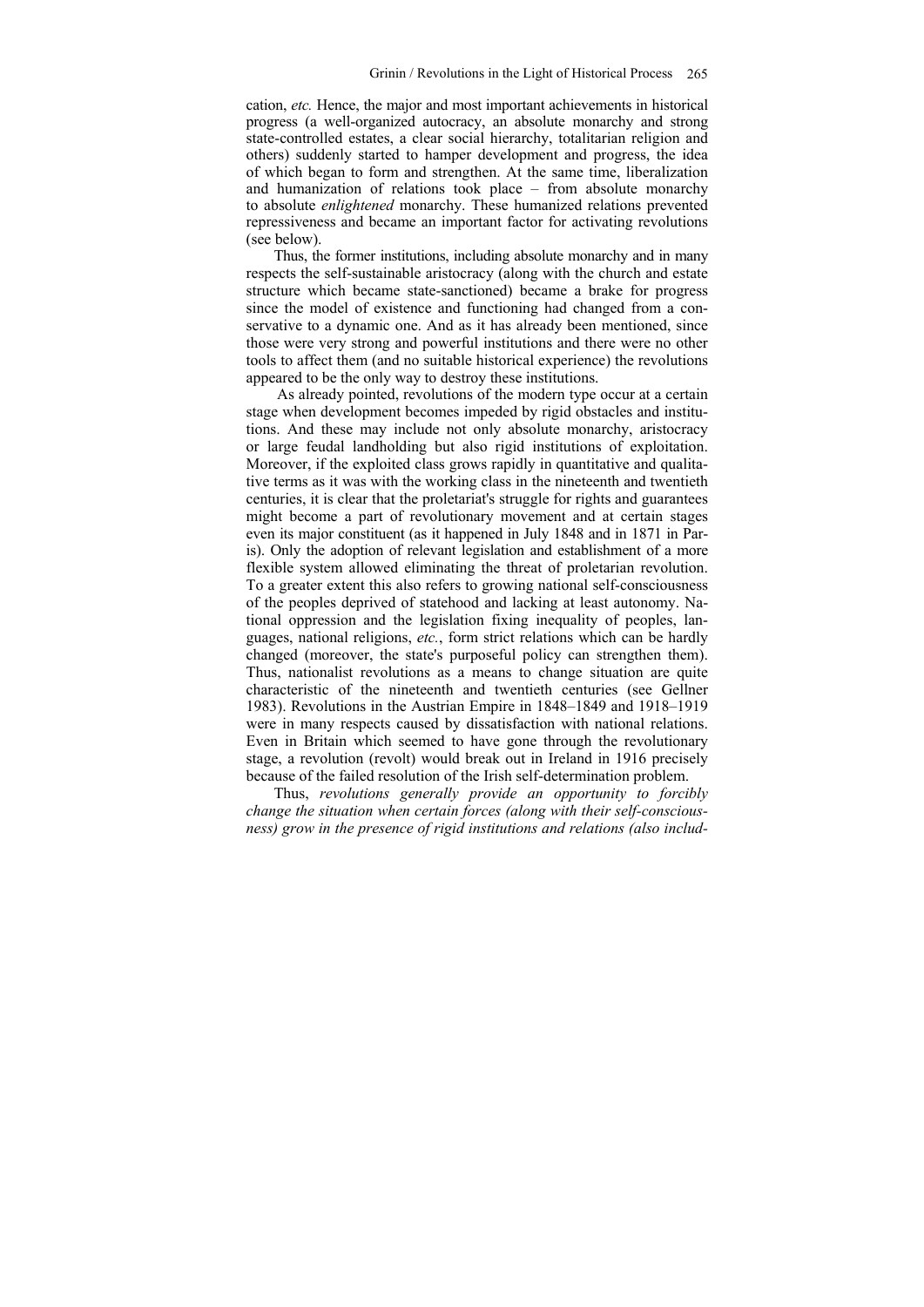*ing the consciousness of the authorities and protecting them elites), which hinder the further growth and self-determination of those forces*. Revolutionary conflicts may break out in different spheres including political, national, social and even religious ones.

## **Revolution as a means of mutual influence between societies and the World System**

Revolutions cannot be explained only within the systemic-approach framework via the analysis of a society as a self-sustaining system. One needs a different approach like the world-system one. Many studies show the importance of accounting the international factor for the understanding both of the causes of revolutions and their success/failure (in theoretical terms and with respect to certain revolutions) (*e.g*., Skocpol 1979; Skocpol and Trimberger 1994; Wickham-Crowley 1992; Halliday 1999; Snyder 1999; Pastor 2001; Goldstone 1986, 2001, 2014, *etc*.; see also Sanderson 2005). We also find quite challenging the idea about a permissive or favorable global context for revolutions (*e.g*., Goldfrank 1979; Goodwin and Skopol 1989; Wickham-Crowley 1992). Many researches deal with ideological impact of foreign ideas and movements, as well as when the content of revolutionary movements in one nation influences others (Arjomand 1992; Colburn 1994; Katz 1997; Halliday 1999; see also Johnson 1993; Katz 1997; Boswell and Chase-Dunn 2000).

*Nevertheless, in our opinion, there are few full-scale studies of the impact of the world-system factor on different aspects of revolutions and revolutionary waves.*

Along with wars, long cycles of political hegemony and other phenomena, revolutions can be treated as a means of the World-system's impact on particular societies and vice versa as a means of transformation or even reconfiguration of the World System itself and transition to a new world order.

Let us apply the World-System approach to define some peculiarities of revolutions in the countries of the World System semi-periphery and periphery. The matter is that the revolutionary impact penetrating from the more developed countries of the World System to its less developed ones, can make the revolutionary traits considerably vary in the developed and less developed countries.

Besides, by the time when revolutions started in the World-System semi-peripheral and peripheral countries, that is by the early twentieth century, revolutions in a number of advanced societies seem to be an outdated means of social development and conflict resolution and they were replaced by more civilized forms (see below).<sup>10</sup> Thus, the World System core tried to advance via various smoother ways. However, in the twentieth century a great number of revolutions broke out far from the core: in the semi-periphery and periphery (see Grinin 2018b; see also Sanderson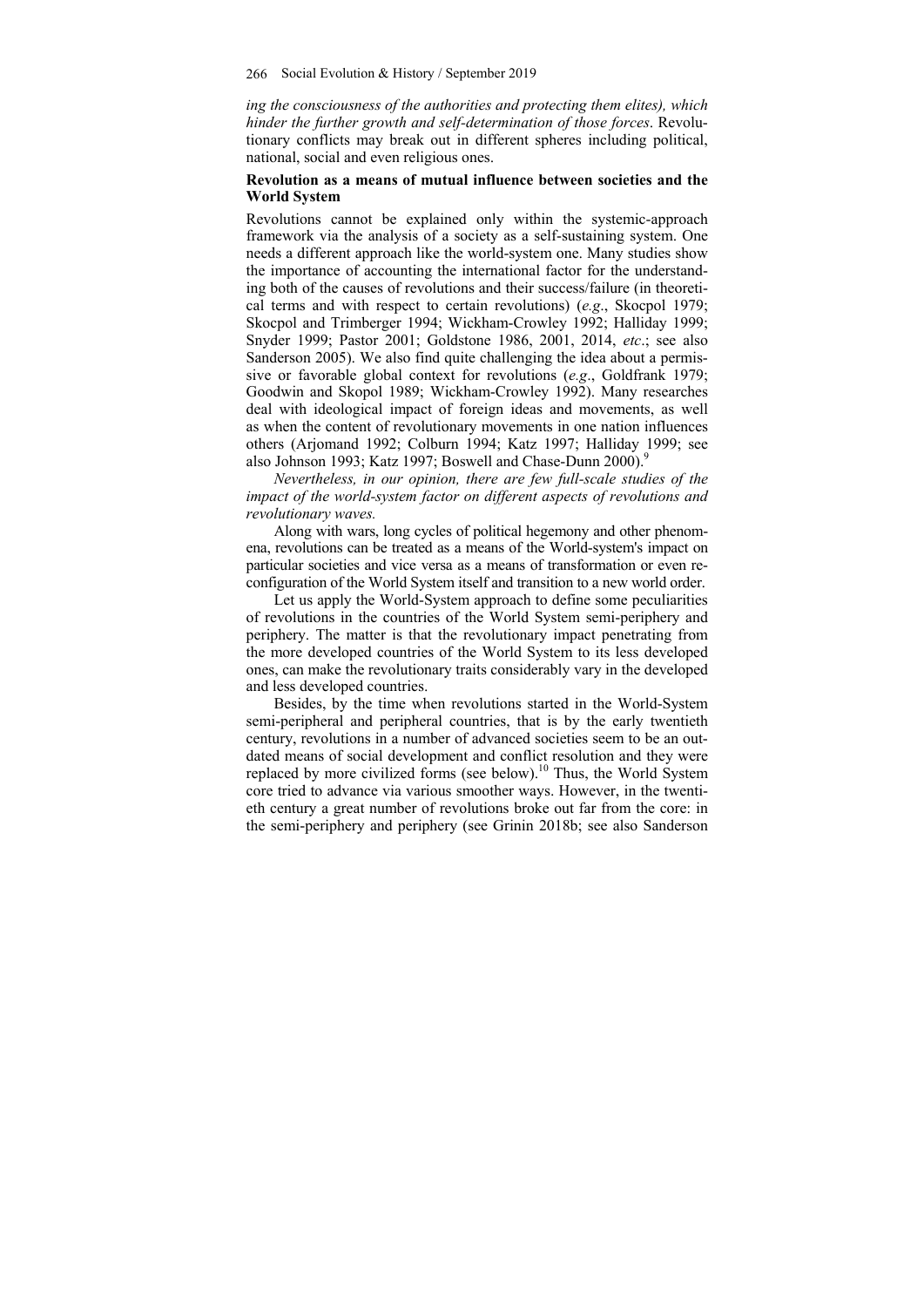2016: 74–77). Thus, *for the semi-peripheral and peripheral countries that strive to catch up the advanced ones, revolutions start to be a pusher*, yet, the characteristics of revolutions could considerable vary along with the opportunities they provided to draw a revolutionary society to a more advanced developmental trajectory. That is why in many societies revolutions preserved their relevance. This primarily refers to those societies that grew to the level when revolutions became generally possible while the political system did not keep up with the times. As a result these quickly developing countries experienced a revolutionary collapse (as it happened in China). This also fully refers to national-liberation revolutions which mostly occurred when semi-peripheral and peripheral countries developed to the level to claim their sovereignty.

In fact, the transition to a required persistent development (as well as to the idea of indispensable modernization) would hardly spread in many societies, were it not for the international military and political rivalry and economic superiority of other countries as its inevitable consequence. Since the military capabilities depended on technologies (gunpowder revolutions, shipping, routes of communication, infrastructure, *etc.*), the need for military and economic modernization became a dire necessity. The financial costs of such military modernization forced to search for resources in the development of trade and industry, improvement of education, *etc*. Hence, the role of the external factor became crucial. Other achievements, including in medical, scientific spheres, *etc*. should be also borrowed.

In the first case, modernization needed to borrow knowledge and education system, which together could trigger cultural borrowings as well. However, the cultural borrowings would sooner or later lead to import of revolutionary ideologies. As a result, in the catching-up countries they started to consider the Western-model revolutions (similar to democracy afterward) as a certain universal and progressive means to achieve a new level.

The World System's structure affects different countries in various ways depending on their functional position. The penetration of new ideologies to dependent countries also creates some new situations there. Besides since development constantly proceeded in all societies, yet being more intensive in the World-System core, there is an evident aspiration of societies lagging behind the core to catch up with it (yet only few of them would finally succeed). However, this race creates prerequisites for recurrent revolutions in catching up countries, especially if the latter fail to establish institutions capable of peaceful transformation of the society.

The emerging gap between ideologies and opportunities of a particular society increases tension and revolutionary sentiments. Finally, this may lead to a kind of frustration and evaluation of one's own political regime and relations as backward, useless and demanding a breakup; and consequently, this raises tensions and revolutionary sentiments caused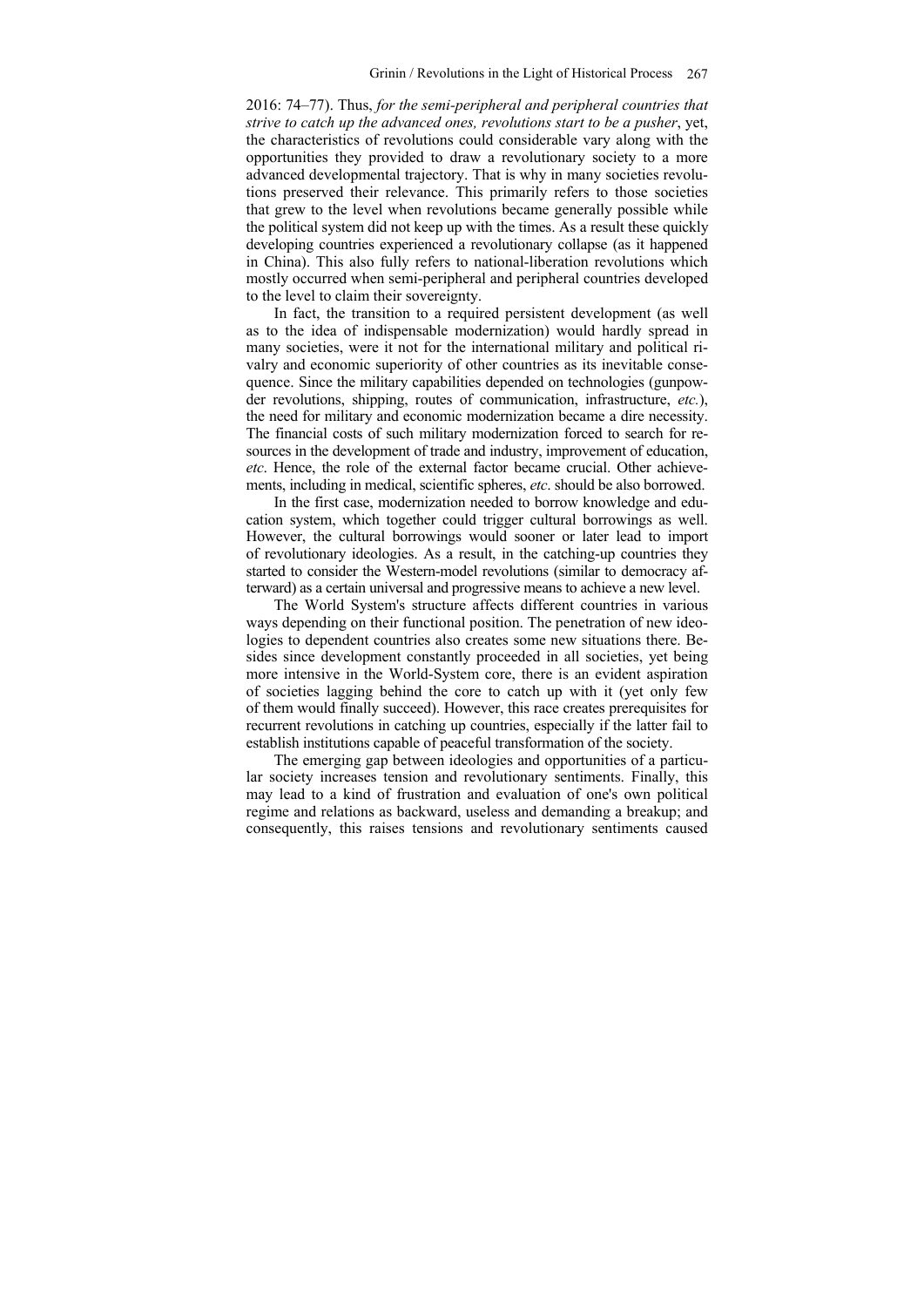by propaganda. There is also an international, albeit small, but active social group of revolutionary ideologists. The ongoing modernization reinforces the impact of new ideologies in these societies. Hence there emerge revolutionary internationalism and universal revolutionary ideology.

In other words, revolutions quite often occur in societies that hardly objectively achieve the level when revolutions become inevitable; but since certain social groups are formed due to revolutionary ideologies and practices borrowed from more advanced societies, the social protests and discontent are canalized in an objectively higher social form than they should be.

In brief, the world-system effect allows revolutions to engage peripheral countries which are not objectively ready for such pattern of advancement. The situation seems similar to the one when economic crisis are transmitted to industrial economies of peripheral countries while the latter are still too weak and would hardly reach the crisis level on their own. Thus, revolutions may occur in societies with weak or absolutely absent social basis for their outbreak. And in the course or after revolution such societies may be thrown back since the attempts to introduce the new-level relations fail and the relations inherent for these societies are somehow restored (which can be manifested in decentralization, bloody dictatorships and modification of archaic relations). In our opinion, many revolutions in the East and other peripheral regions starting from the early twentieth century as well as many communist revolutions can be attributed to this type.

Thus, it appears that since ideologies can be borrowed (or deliberately imposed from outside with the purpose of preparing revolution) there emerge revolutionary internationalism and revolutionary ideology which become universal for the World System or its parts.

The wider revolutions spread in the periphery the stronger is their destructive effect and negative consequences.

And one more important remark. If there emerge centers of revolutionary transformations that consider revolutions in other countries to be their most important objective, the possibilities of revolutionary outbreaks and their success significantly increase. In many respects this is the result of implementation of specific technologies which take into account preparation of revolutionaries, *etc*. The USSR remained such a center for a long time, and in recent decades the USA have become a center of the so-called 'color revolutions' (certainly there also existed and exist smaller centers, *e.g*., those inspiring Islamic revolutions). Besides, the dominating revolutionary ideologies along with propaganda proclaiming revolutions fair and progressive substantially weaken the authorities' and regimes' efficiency to resist them.

We must also add that in the recent two decades the constant pressure of the part of the core that demands democratic changes provides strong pressure on the ruling elite in these countries and a powerful support for those forces seeking for forcible changes. Thus, we observe a *new wave*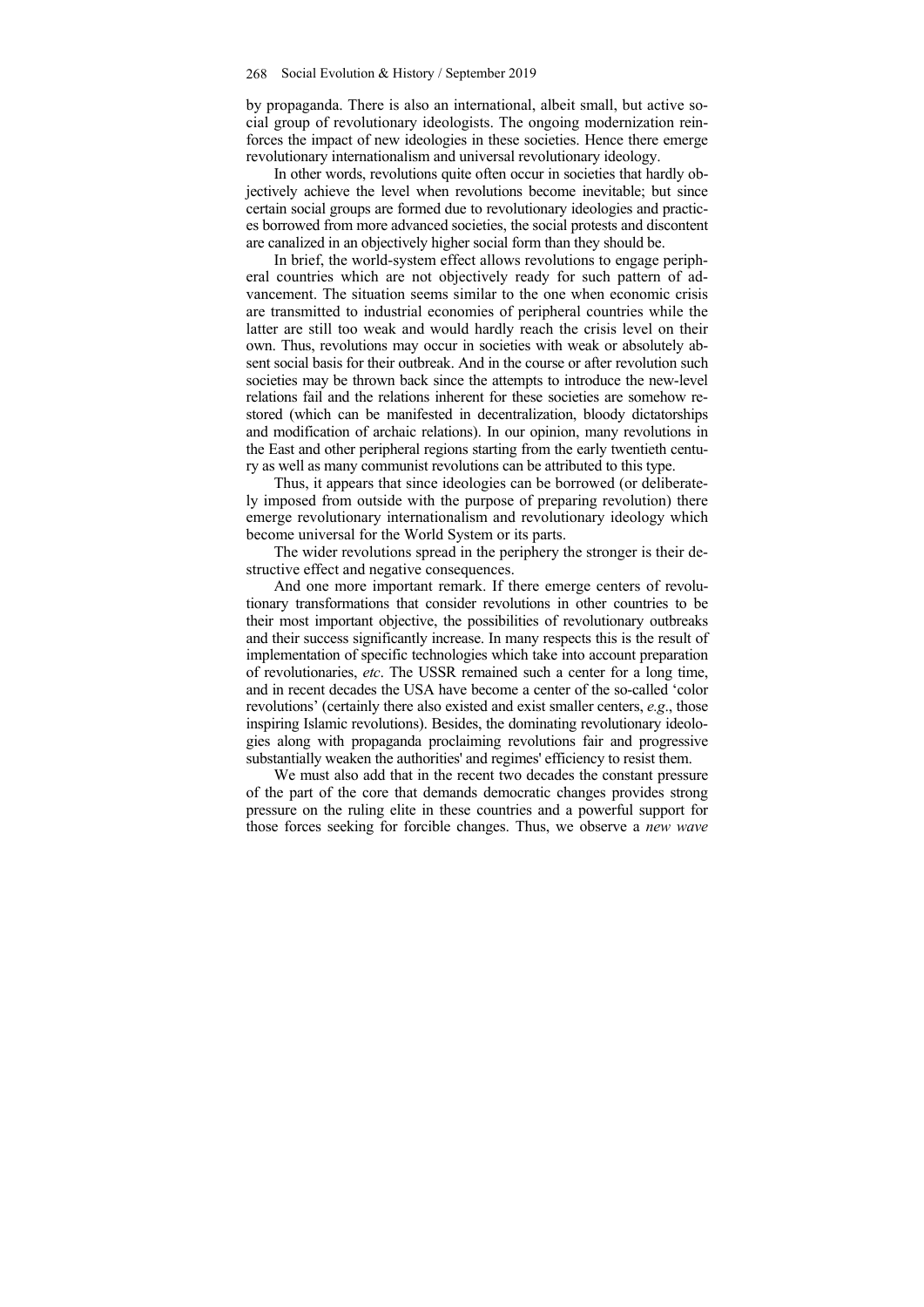*of revolutions (in the early twenty-first century) caused by the fact that the core societies stimulate the semi-peripheral societies' transformations.* 

Thus, *the world-system effect enlarges the scope of revolutions in the world and involves societies that are immature or not fully prepared for revolutions, and increases the chances of their success. To a certain extent, it is just the world-system effect that makes revolutions remain the means of social transformations.* 

## **THE CHANGING ROLE OF REVOLUIONS IN HISTORICAL PROCESS**

In this section we will try to combine considerations of revolutions within two approaches, namely, of historical process and the World-System one.

#### **The role of revolutions prior to the Modern Era**

A society, especially the modernizing one, is a self-developing system which is destined to go through crises from time to time. One should note that these crises result from a long-term growth. Therefore, crises emerge in any societies experiencing a rapid growth. But the manifestations of crises can vary. For example, in the early medieval period the rapid economic and socio-cultural development of territories of barbarian kingdoms led to the decentralization crisis of archaic monarchy, while a rapid territorial growth of the Roman Republic led to civil war and change of political regime.

In the millennial history there were many cases of state crisis associated with different factors (Eisenstadt 1978; Chase-Dunn and Hall 1997; Grinin 2010, 2011a, 2012c). Respectively, one can observe greatly varying sorts of crisis and resolution of contradictions in societies prior to the Modern era, including revolts and rebellions, plots and coups d'état, external and civil wars, repressions and deportations, relocations and colonies exit and many others. As already said, revolutions may be also attributed to this list but mainly in a definite type of societies and in general they were far a less frequent form in comparison with others. Among the transforming means to solve objective tasks of strengthening and development of a society the reforms and large activities (like a construction of irrigation facilities) are most often applied. Also there were conducted measures to unify the management of the conquered lands (this was the case with emerging large empires). They were usually performed by a state under the initiative and guidance of vigorous politicians. Not only in monarchies and tyrannies, but often in republics as well such reforms were conducted by rather violent means. Sometimes one observes reformers (like Solon in Athens) who created new legal or other systems. There were also religious reformers (like Akhenaten in Egypt or Ashoka in India). *In historical process revolutions were just as an additional means*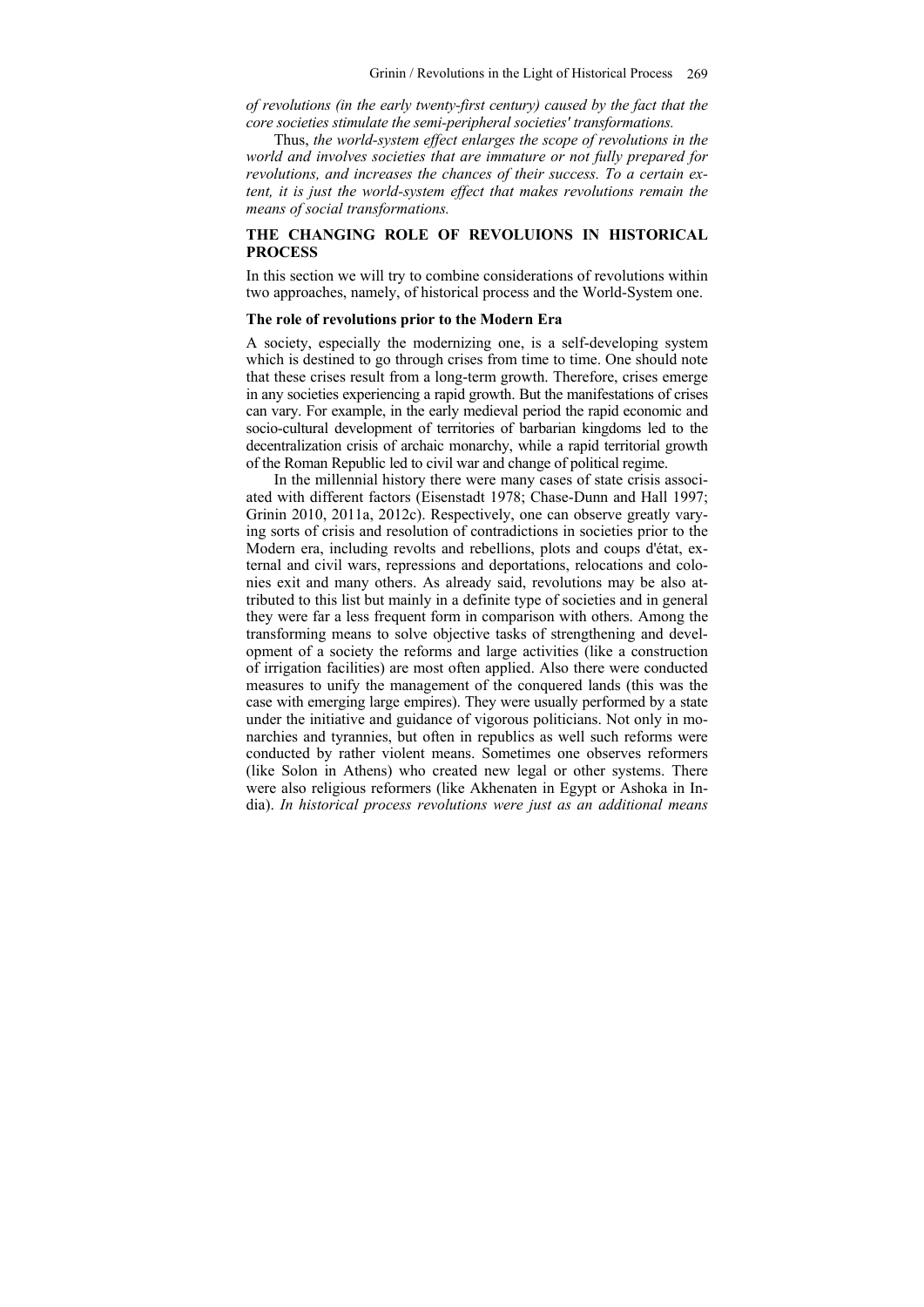## *of societal development and could hardly push a society to a new developmental stage*.

#### **The role of revolutions in the Modern era prior to the mid-nineteenth century. The changing role of revolutions for the World System core**

Revolutions are a tool to change society and its political and social order. The main difference between political crises and anti-governmental actions of the early modern period and the revolts in the late-agrarian societies consists in the aspiration to spread the action nationwide, to give it a prominent ideological character, and the most vivid difference is the goal to substitute the existing regime for a new public authority of national scale. Herewith, the upper urban strata, including the counter-elite and some of the elite ousted from power, form the core and the primary force of such a movement. But all these strata are united by a *new ideology*.

Until the mid-nineteenth century, revolutions occurred primarily in the countries advanced in terms of a new production principle, that is with developing early industrialization and capitalist entrepreneurship (see Grinin L. and Grinin A. 2015, 2016; Grinin and Korotayev 2015). Here one can name early sixteenth-century Germany, the Netherlands in the late sixteenth century, and England in the seventeenth century. Thus, these early revolutions, especially in the Netherland and Britain, opened new paths and huge perspectives both for these countries and for other European countries and their colonies, including the American colonies. As for the Reformation, based on the early urbanized and early bourgeois societies, in a number of the European countries it opened the way to strengthen and institutionalize that 'spirit of capitalism' which Max Weber (1930 [1904]) spoke about.

It is worth noting that revolutions in this period (especially in the seventeenth century) were a rare case, actually an exception. The main forms of protests, along with peaceful and legal actions, were revolts and insurrections. The leading forms of societal transformations were reforms and forced transformations caused by the efforts to enhance the military and financial situation in a state and also to strengthen the estates' rights. The main forms of political transformations were conspiracies, coups d'état, small and large civil wars and also external wars which seemed almost endless. *But the role of occasional revolutions in opening the new paths for advancement and for the World System increased immensely*.

Besides, the revolutions considerable changed the balance of power in the World System. So when Fernand Braudel (1985) and Giovanni Arrighi (1994) speak about the change of leaders during of long cycles of capital accumulation and hegemonic transitions of the Modern era (in particular, about the transition from the Genoese to the Dutch cycle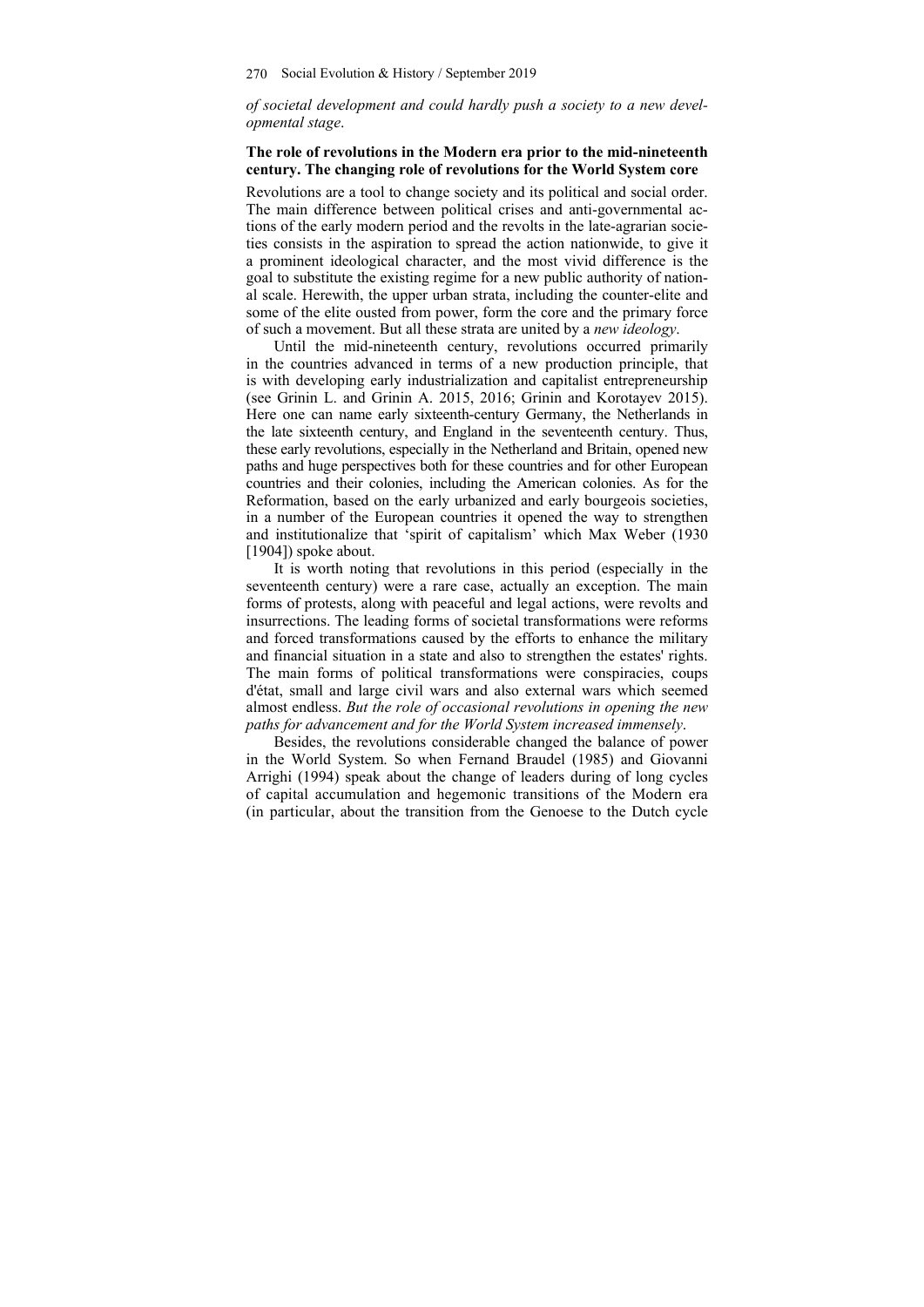of Accumulation and later to the British one) then the roots of this transition originated to the consequences of these revolutions.

In the late eighteenth century there occurred two large revolutions: the American and French. While the American Revolution can undoubtedly be considered as a powerful drive of advance, the progressive role of the French revolution immediately became the matter of fierce debates. In the mid-nineteenth century this was already pointed by Alexis de Tocqueville who analyzed the 'old' regime, that is, the pre-revolutionary (prior to 1789) one in France. He concluded that 'the Revolution effected suddenly, by a convulsive and sudden effort, without transition, precautions, or pity, what would have been gradually affected by time had it never occurred' (Tocqueville 2010 [1856]: 36–37).

But this referred only to the development of France. The French Revolution despite all its high costs (including millions of lives lost during the Napoleonic wars) undoubtedly gave a significant impetus to transformations not only in France but also in Europe and in the whole world. As we pointed elsewhere (Grinin 2017a, 2017b, 2018a) great revolutions may divert and even throw back the society that generated them, and still they realize the aspirations for certain changes, transformations and needs (although this is conducted in a distorted ideological way). Meanwhile, the neighboring societies can benefit from such development since they can conduct appropriate changes under the influence of revolutionary events. In other words, it is a way to implement the historical process in which some societies' progress can be achieved at the expense of the others' failure.

The revolutions of the 1830s and 1848–1849 in Europe expanded developmental opportunities for national states and opened a wide path for the European democracy and completion of industrialization in many European states.

One may draw a conclusion that revolutions of the late eighteenth and first half of the nineteenth century occurred not in the economically leading countries but in those that were just close to the most developed countries. As a result, the role of revolutions in the nineteenth century changed in a way.<sup>11</sup> Although they still preserved a significant progressive meaning, they failed to open any different developmental ways but instead would *create alternatives (as in the USA and Germany) and extended the World-System core*. 12

#### **The Declining progressive role of revolutions in the World-System core and their substitution for reforms**

In the period following the revolutions of 1848–1849 there were quite a few revolutions in Europe. The revolutionary epoch in Spain and France was still on the way and also the Civil War continued in the USA. But there was nothing similar to the wave of 1848–1849 until the start of the revolutionary wave associated with World War I (below we will show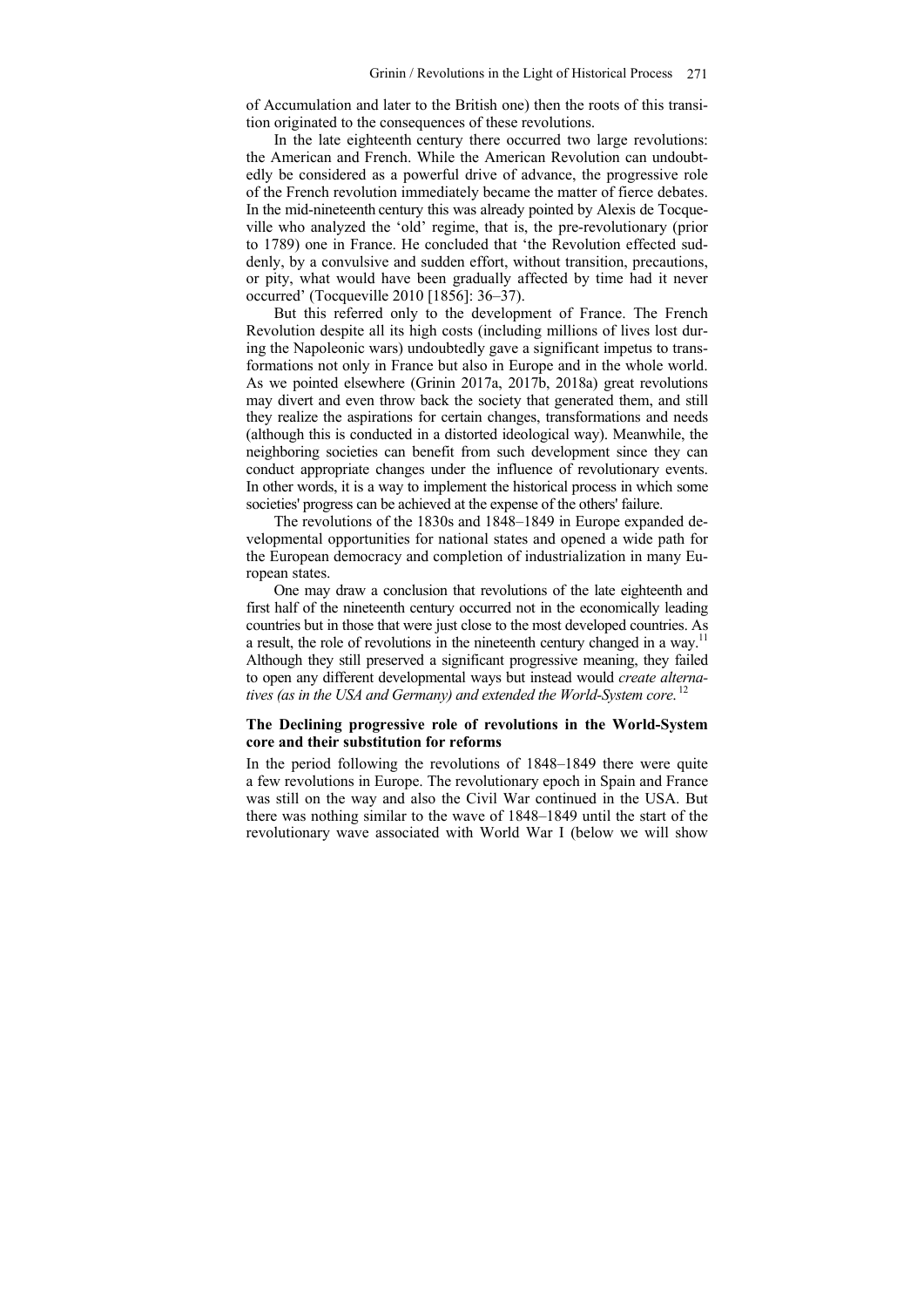that in terms of historical process the character of those revolutions was already different). However, the European countries developed rather rapidly also in terms of expanding freedoms and improving quality of life. This was connected in many ways with the fact that revolutionary experiments obviously cost too much and the revolutionary 'bitter pill' turned out to be too strong and dangerous. So the societies that had experienced revolutions and had burning memories were eager to conduct preventive reforms. This contributed to the historical lessons learned by the elites and states along with their developed sense of self-preservation, and new institutions established as a result of previous fights and development (in particular, local governments, constitutional monarchies, parliaments, new proceedings, the system of political parties and professional associations). Conscious reforming which if successful could reduce social tension, and what is more important, open horizons for society's development for decades. Reforms could also come at a price but still they turn far less costly than revolutions. All these led to the fact that in a number of societies revolutions became an outdated means of social transformations.<sup>13</sup> Gradually and far from easily did they become associated with a definite historical stage of societal development. But this occurred only in some societies, which had recovered from revolutions and approached the leading societies (the World System core including the English dominions like Canada, Australia, and New Zealand).

On the one hand, this has generally decreased the role of revolutions as driving forces of historical process in the World-System framework since its core would now advance via different and smoother ways.

#### **The increasing role of revolutions in the World-System semi-periphery and periphery. Revolutions as a result of the World System's transformations in the first half of the twentieth century**

Thus, the World-System's most developed countries diverged from revolutions to the advantage of preventive reforms. However, in certain circumstances, revolutions still remained relevant. This primarily refers to those societies that achieved the level when revolutions became possible, yet their political system did not change in tune with the epoch. This means, that societies start to develop quicker in certain spheres (especially in production, communication means and transport, culture, and demography) than their social-political structures allow. The more explosive is development and growth the more severe appears the crisis caused by such development.

If we consider the general range of revolutions starting from the Modern period, it becomes clear that such events are associated with *a definite stage of societal development.* Revolutions can hardly occur in the society at any period of its history (Huntington 1968). Thus, a society should come up to a revolution.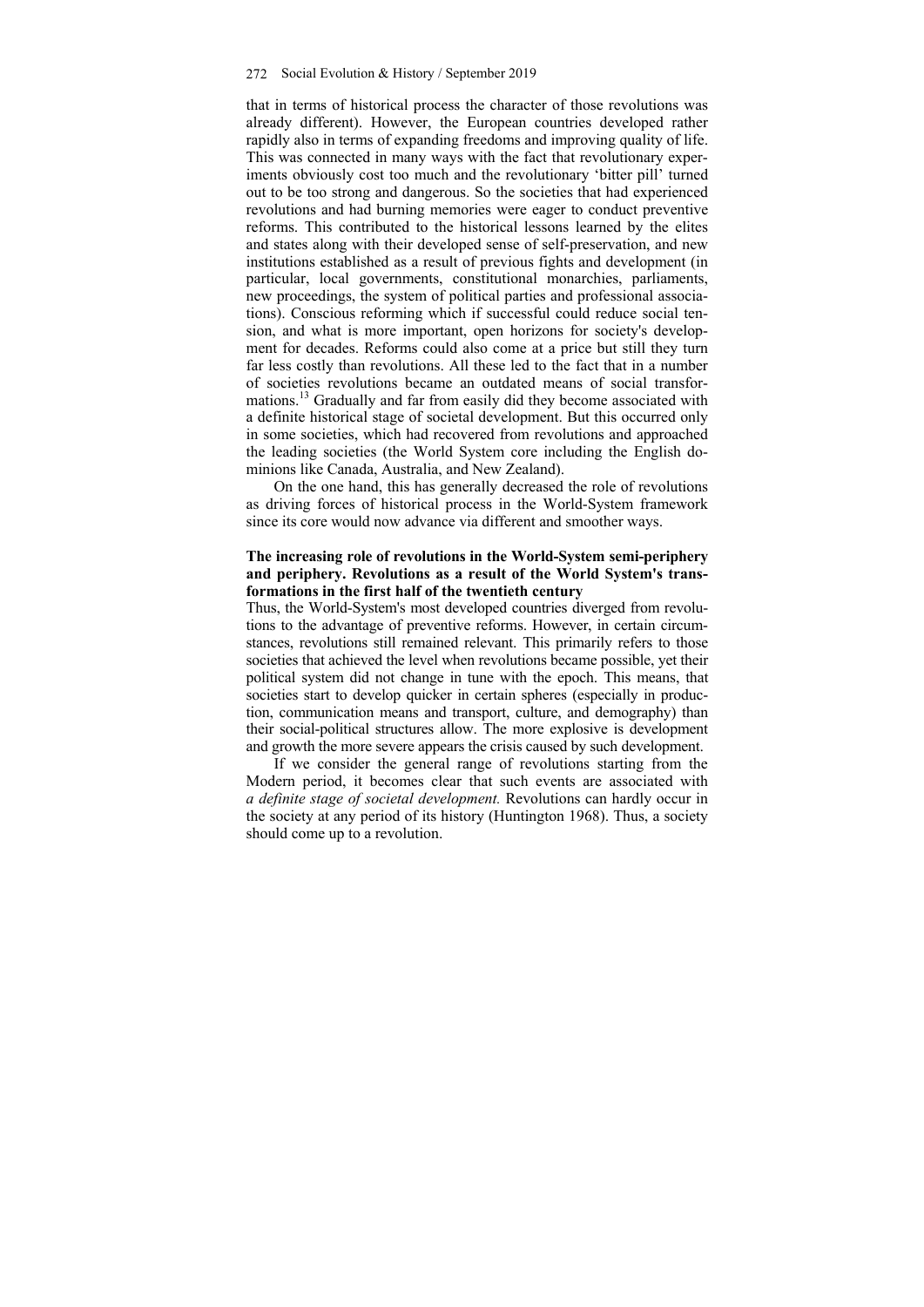However, the success of a revolution in terms of its further progressive role largely depends on the correlation between a society's actual readiness to transformations which are proclaimed as the goals of revolution and these goals as such. The large discrepancies between revolutionary slogans and actual opportunities can be revealed in any revolution.<sup>14</sup> But the more the revolutionary slogans and ideas are borrowed from the outside, the less understandable is the meaning of revolutionary ideas for social forces and the larger is the defined gap. Also the more the revolutionary objectives diverge with a society's readiness to follow them the stronger is the possibility that the progressive outcomes of the revolution would be minimal or negative. This especially refers to democratic ideals in the societies lacking respective experience. That is why it is the possible introduction of a stable democracy that revolutions often fail to accomplish. Meanwhile, the national-liberal struggle and endeavors to establish an independent state more often succeed with revolutions. The communist ideals fail during revolutions in the countries where private property relations and religion are strong (as it occurred in Afghanistan after 1978); on the contrary, the communist relations can be established in the societies where the private property positions are weak with a strong role of a state. The society's unpreparedness to realize revolutionary goals may help explain why the progressive role of revolutions in the World-System semi-periphery and periphery considerably declined in comparison with its role in the world-system core in the previous periods.

The societies of the World-System near and far semi-periphery were getting mature during the second half of the nineteenth century (and specially the last third) which as we already told, was of less revolutionary character than its first half. But when those semi-periphery societies rose in economic, political and cultural terms, the revolution became there a powerful alternative to reforms. And with account that their elite was insufficiently ready for a revolutionary rise while their intelligentsia took the model from the European countries, a number of countries were captured with revolutions in the early twentieth century. So the first revolutionary wave of the twentieth century started to involve Russia, Turkey, Persia, China and Mexico.

Yet, one should note that social systems in these countries did not intrinsically come up to the level when revolutions may appear an efficient and, what is more important, final resolution of internal problems. Under previous regimes they had hardly exhausted their reform resources. As a result, these rapidly developing societies experienced a revolutionary collapse, often accompanied with the split of the state and an epoch of severe internal conflicts (the most vivid example here is China). This was exacerbated by the revolutionaries' ultimate goal of creating a democratic society which these countries were not ready for.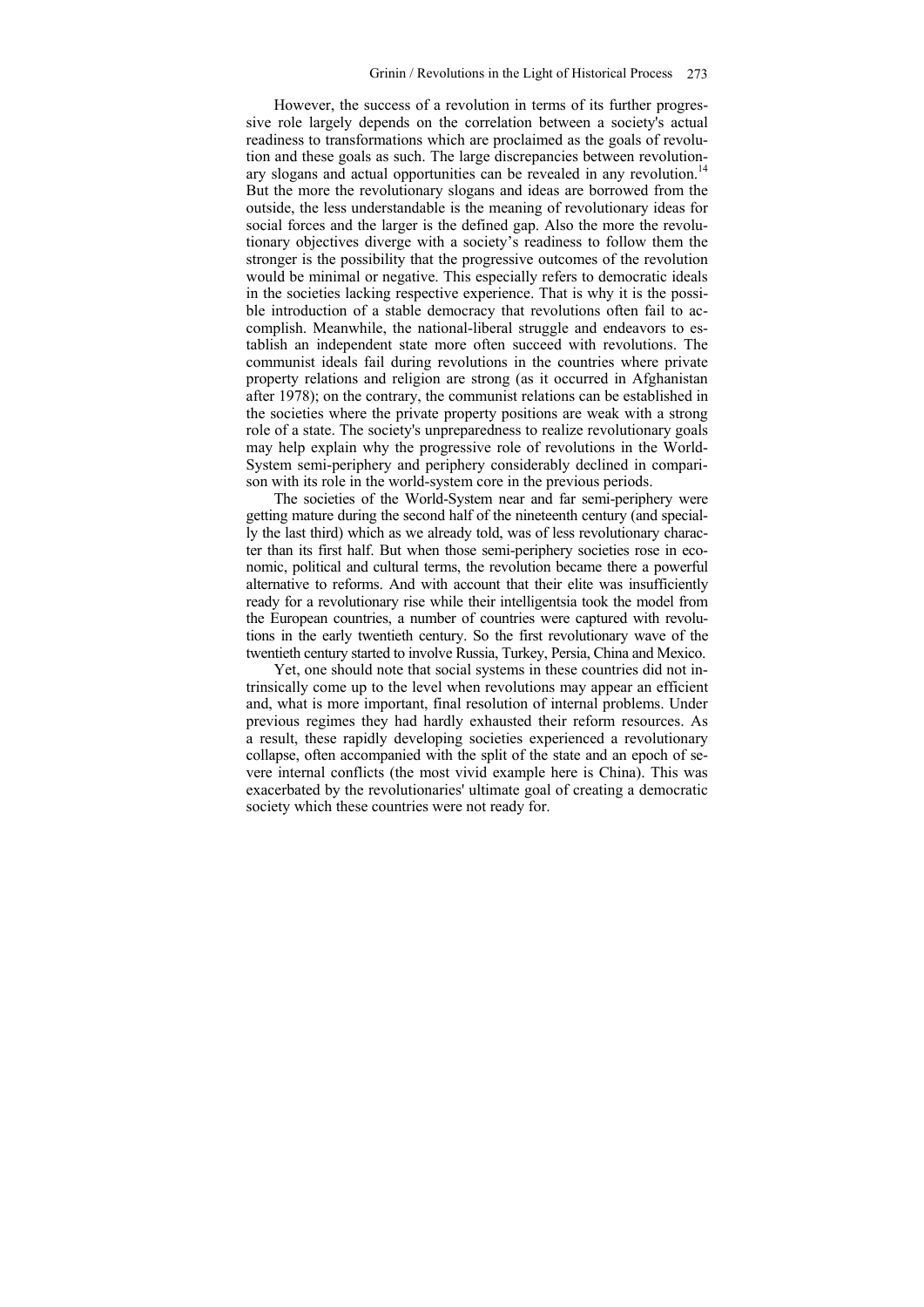The role of these revolutions in historical terms was associated with dragging semi-periphery and a part of periphery to the World-System core and search for new developmental paths (among which communism would later show up). But this catching up was rather rigorous. So the revolutions appeared devastating and leading to civil wars and severe hardships.

The First World War opened a very hard period of the World-System transformation (and change of its leader) which mostly completed only by the mid-twentieth century. To a certain extent the revolutions of 1917– 1923 and following events *could be considered as related to those World-System transformations.* During the same period many revolutions took place and also other events that were equal to revolutions in their significance and were connected with military turnovers, dictatorships, peaceful but very profound and violent changes in different countries including those close to the World-System core or those constituting this core (Germany, Austria, and Italy). These changes far from always proceeded as revolutions so we consider them as analogues of revolutions (here we attribute the Nazis seizure of power in Germany and the changes conducted in the country and neighboring states).

After their completion, many revolutions of the 1900–1930s (with a few exception including  $Mexico<sup>15</sup>$  generally failed to become a means of progress which could be considered as an evident advantage over the previous development. This does not mean that they had not any positive impact, but the cost was too high. And the transition of Germany to the right-wing national-socialist revolution had huge negative consequences.

#### **Revolutions of the second half of the twentieth century and early twenty-first century**

Revolutions of the 1940–1970s had two major aspects. First, these were revolutions of the remoted periphery and opened the way to the emergence of new states in Asia, Africa and others regions. These countries' further development proceeded mostly far from smoothly. However, with the emergence of new states in the 1940–1970s the number of military coups in the world increased by ten folds which became for many countries the main form of changing policy and regimes. Just a small number of these turnovers can be considered as analogues of revolutions.

Let us also point that countries that became independent as a result of severe wars with metropoles got no evident advantages in comparison with the countries that obtained independence after agreements with metropoles or which the latter set free of their own free will.

The second aspect was connected with the struggle between superpowers (the USA and the USSR) for the global leadership and respectively and associated communist revolutions and anti-communist actions (like military turnovers or civil wars). Let us note that communist revolutions, especially in Europe, mostly exhausted their progressive potential and their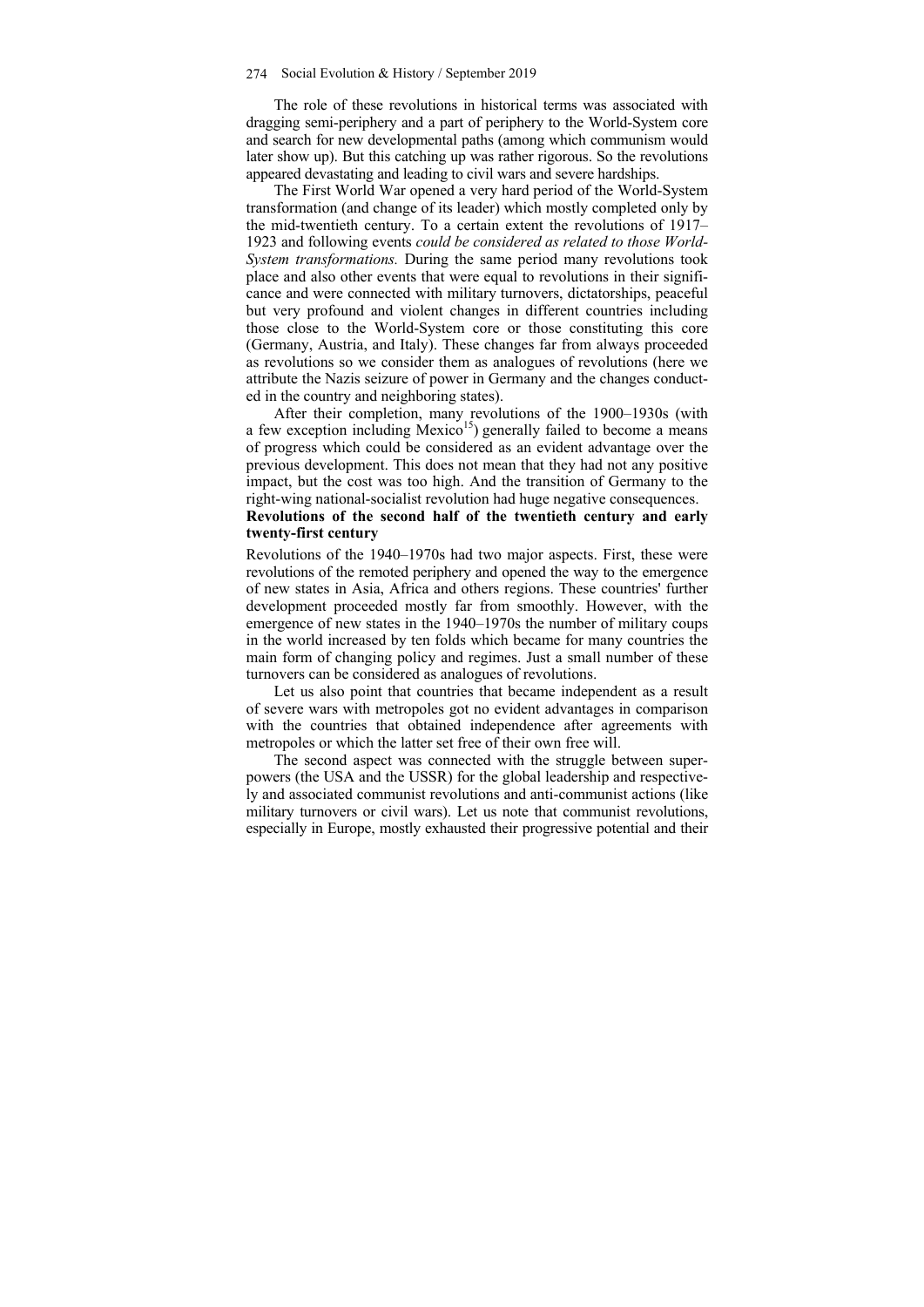ideas mainly effected the mitigation of social policy in other countries. This was also connected with the fact that such revolutions became a geopolitical weapon which mostly solved not national tasks but served the interests of the communist superpowers (the USSR and Maoist China).

Thus, numerous revolutions and their analogues in the 1940–1970s undoubtedly considerably contributed to the change of the World-System's near and far semi-periphery and periphery and promoted the emergence of a new state. But on the whole, the progressive potential of revolutions was rather limited and can be hardly compared with the role of revolutions in the seventeenth – nineteenth century.

The wave of anti-communist revolutions brought a number of East European countries back to the developmental mainstream. Their advantage consisted in the fact that most of them were 'velvet' and bloodless. Concerning the revolutionary waves of the twenty-first century, they included revolutions which were mostly used as a geopolitical weapon and served the interests of superpowers and not of the societies. And this considerably undermines their progressive potential. And in those cases when they were mostly caused by internal problems, as it was in Egypt, still they did not show up their advantage in comparison with modernization imposed by the authoritarian regimes. On the contrary, most of the contemporary revolutions can hardly be considered as a progressive impetus (Ukraine, Egypt, Tunisia are vivid examples here), besides they do cause international crises (as in Ukraine, Syria, and Yemen). Quite often revolutions provoke a return to the former authoritarian model and as a result almost everything returns to the state as it was before revolution (as in Egypt after the military takeover in July 2013). Moreover, the prospects of success of a revolution (again in terms of improving life and especially in eliminating the roots that cause it) are not guaranteed and sometimes are very modest, indeed. And we should repeat again, there is a high probability that everything will be back in its place.

We have already compared the cost of revolutions and reforms. Now the balance has considerably shifted in favor of the latter. That is why today one can hardly estimate numerous revolutions (especially in societies which are not ready for democracy) in positive terms since their value and especially the risk of bringing a society to a wrong path (as it happened in 1979 in Iran) significantly exceeds potential progress. In other words, the same results (*i.e*., the improvement of the quality of life and modernization of society) can eventually be achieved at a more peaceful pace, albeit at the cost of preserving an immoral regime but without social upheavals.

*Thus, we can make a conclusion that in the course of historical process the role of revolutions as a means of advancing societies and the World System and as a driving force of progress opening new developmental perspectives has changed. It increased starting from the sixteenth*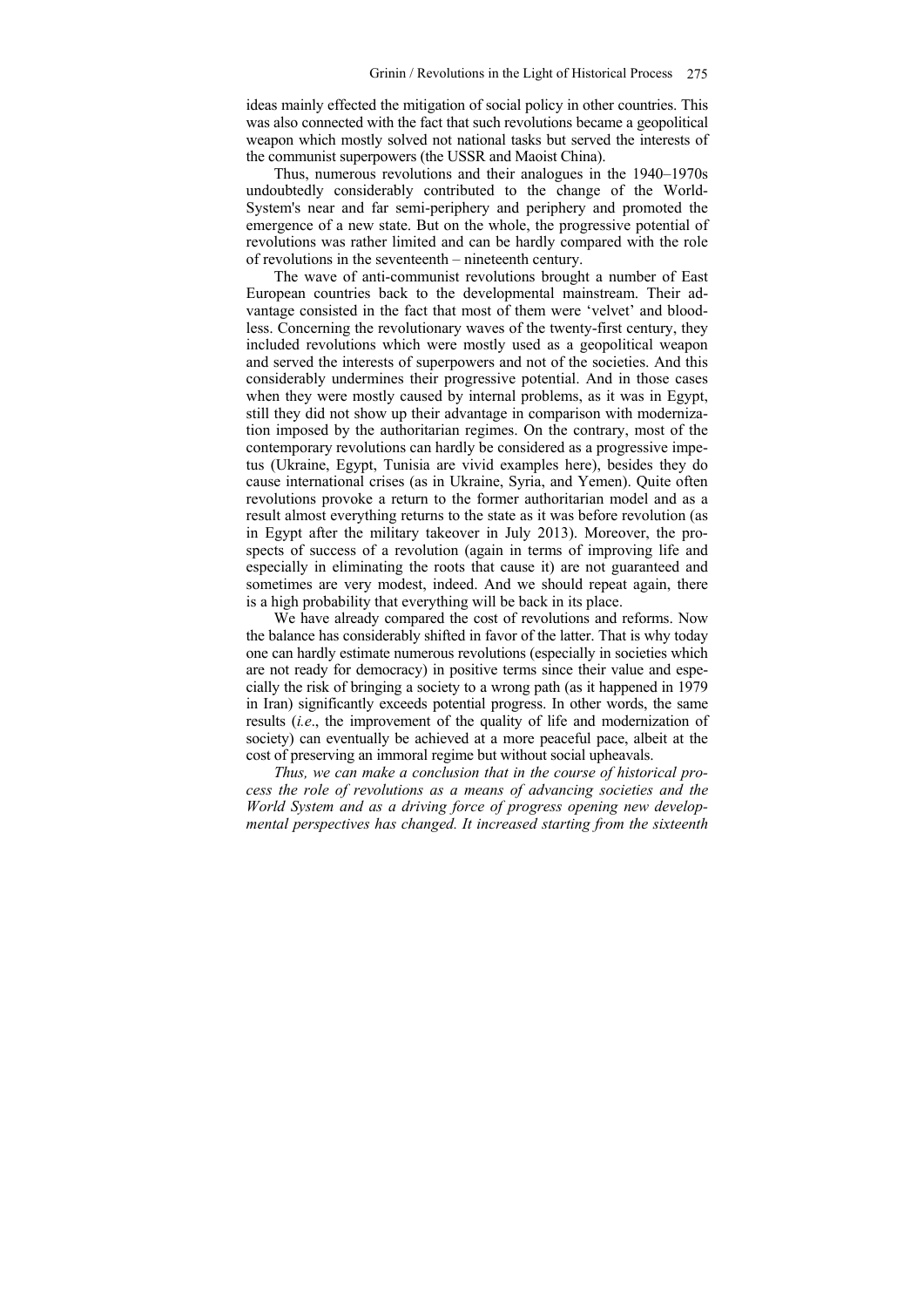*century, reached its apogee in the seventeenth century, remained high over the eighteenth and nineteenth centuries and then its role as a driver of the World-System progress generally began to decline; yet, its role as a means of the World-System transformation increased. In recent decades, the role of revolutions as a geopolitical weapon to increase the superpowers' influence has considerably increased.* 

#### **CONCLUSION. THE ROLE OF REVOLUTIONS IN THE FURTURE**

An important point related to the world-historical aspect of the impact of great revolutions is the emergence of new trajectories of historical development. The emergence of a new developmental trajectory provides new opportunities and increases competition along with simultaneous divergence and convergence. However, in this respect the role of revolutions in historical process decreases and after the 1940s there have hardly occurred any great or just large-scale revolutions that could change the global developmental trajectory. And this is good indeed since great revolutions bring great upheavals and sacrifices while the same transformations can be achieved by more balanced means.

Therefore, we notice the changing role of revolutions as a means of social advance in historical process. They used to be the means of social and political transformations that opened new horizons for historical process in general, but today they have become a geopolitical means of increasing impact of certain forces and regimes or of imposing certain political forms. Moreover, instead of the means to generate modernization the revolutions turned the upheavals bringing societies to stagnation and degradation.

With respect to the subject of the present volume, one can hardly argue that the decreasing role of revolutions in historical process (as paving the way for new levels and trajectories) as a trend observed over several decades of the twentieth and twenty-first centuries will certainly continue.

However, their importance for the World-System, as we pointed above, remains rather significant. Speaking about the future of revolutions it seems obviously that

1) Revolutions as a means of modernization will still play their part in currently underdeveloped countries but this role will decrease due to the world community's impact and accumulation of historical experience as well as due to the development of alternative modernization patterns.

2) Revolutions as a means of democratization of authoritarian societies and non-consolidated democracy. Revolutions may generate new developmental alternatives within individual societies. But it is important that chances that such new alternatives will be better than the development within the authoritarian mode are quite modest.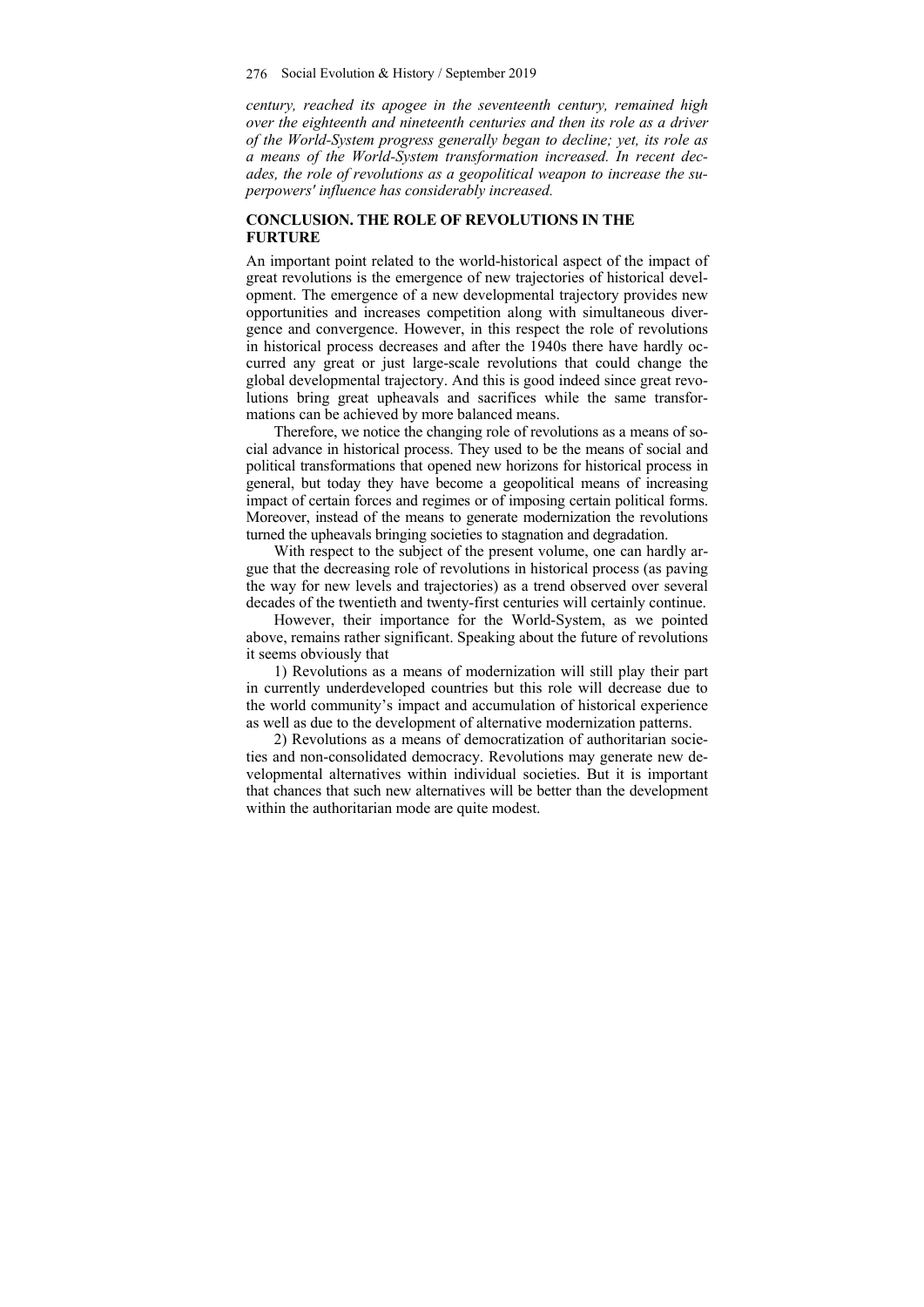It is more important for the prediction that there are at least two major alternative scenarios of the possible role of revolutions in future.

First. Revolutions will hardly disappear, but their significance in terms of advancement will decrease even more. However, in future they may be quite numerous and engage influential nations and this in any case will strongly affect the destiny of many countries. Such revolutions appear an important factor of the World System's reconfiguration (see Grinin 2012b, 2018b; Grinin and Korotayev 2016a).

Moreover, in this case revolutions will be a kind of a ram destroying the old world-system/global order and preparing the ground for the establishment of a new world order. Second. The revolutions will not disappear, but their significance with respect to advancement seems doubtful. Most revolutions will probably take the existing patterns of 'color revolutions' or violent upheavals. But some may still produce considerable impacts on the World System and its large parts and consequently, on the global history. Since we expect a drastic transformation of the world order within the next decades it seems reasonable to suppose that this new order will be established via different means including revolutions. That is why the importance of revolutions as tools of progress may increase, especially if they occur in the USA or other Western countries (this becomes quite possible if the situation in the world changes dramatically). Moreover, revolutions in great powers like Russia and especially China will also strongly affect the World System and the future world order.

#### **NOTES**

\* This article is an output of a research project implemented as a part of the Basic Research Program at the National Research University Higher School of Economics (HSE) in 2019 with support by the Russian Foundation for Basic Research (Project No. 17-06-00464). 1

<sup>1</sup> About an unstable equilibrium resulting from a number of serious challenges in a society see Goldstone 2014. Many researchers also analyzed societies as systems whose adequate functioning depended on the maintained equilibrium of interchange of matter, energy and information between the system and its environment, as well as between subsystems constituting a system. Within this approach, researchers not without reason argued that any critical disturbance destroying this equilibrium leads a society to a state of imbalance (Hagopian 1974) or dysfunction (Johnson 1968), which brings a serious risk of revolutionary destabilization. Besides, within this approach there were proposed a number of 'candidates' that can become the forces leading social systems to dysfunction/destabilization, for example: an uneven impact of technological growth and modernization processes on the needs of different subsystems in resources and on their actual supply with these resources, changes in distribution of power between the elites of different subsystems (Jessop 1972), violent changes in value systems resulting from the emergence of new religions or ideologies (Johnson 1968) or just asynchrony of the changes in different subsystems (Hagopian 1974).

 $2$  For example, the reforms conducted in the fourteenth-century B.C. by Uruinimgina who was probably elected the ruler of Lagash after the popular uprising (Dya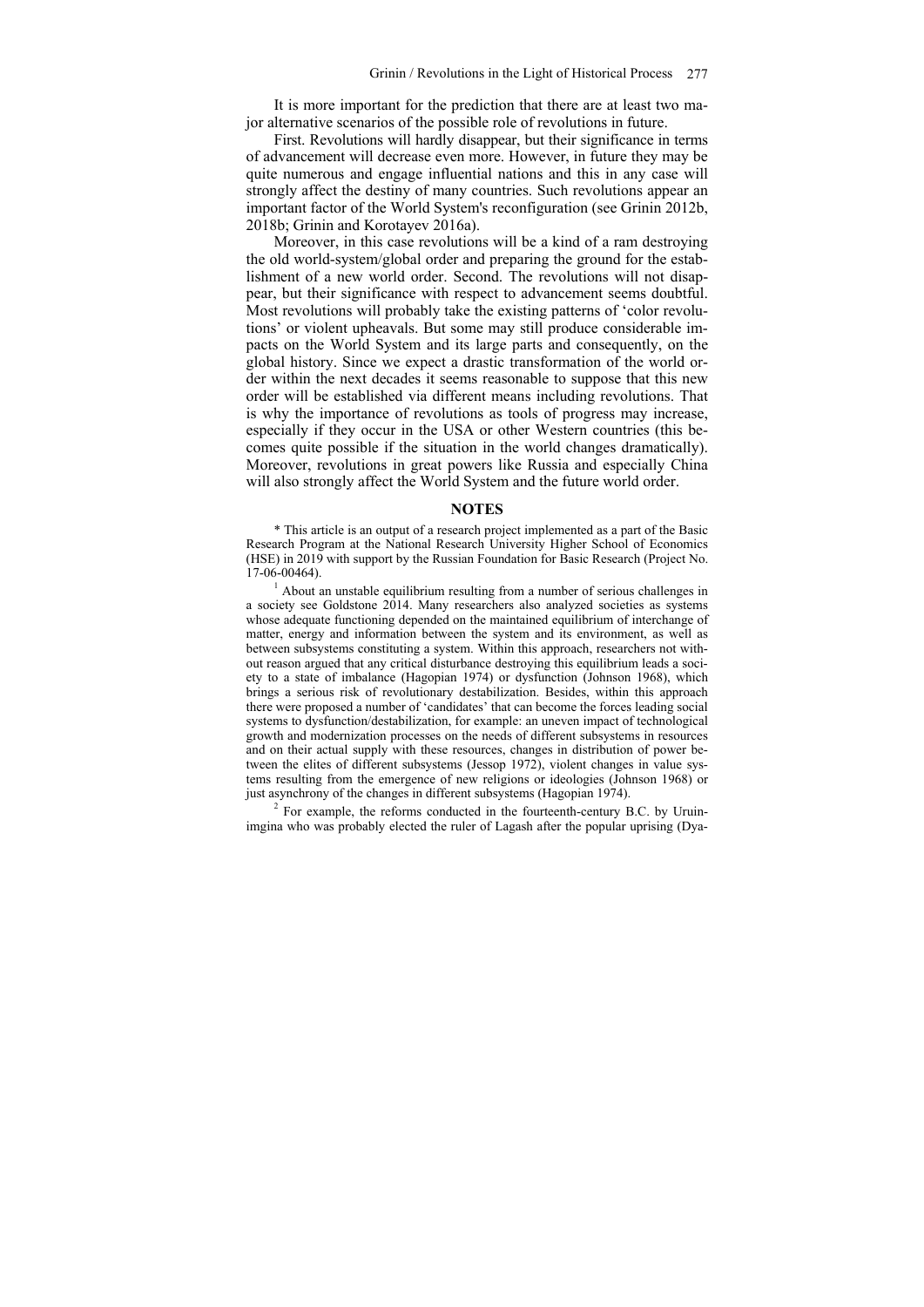konov 1951; 1983: 207–274; 2000: 55–56); about similar uprisings and the establishment of a peculiar form of government see also Shtyrbul 2006.

<sup>3</sup> Among the Chinese popular uprisings the Taiping Rebellion of 1850–1864 is the most similar to revolution (see, *e.g*., Ilyushechkin 1967). 4

<sup>4</sup> Of course, we can denote it as a progressive development only in the final account (since revolutions proved to be a rather costly way of development and sometimes would temporarily throw society back). Moreover, we denote them in such a way also referring to the period up to the end of the nineteenth century (see below).

 $<sup>5</sup>$  However, as we will see below, in the twentieth century due to the changing his-</sup> torical role of revolutions, the latter could bring a society to the non-mainstream path of development. Such paths were communism and fascism; the religious revolution in Iran can also be referred here.

 $6$  Except for such revolutions as the plebian movements in ancient Rome.

Of most importance was the Mohamed revolution in the early seventh century AD.

<sup>8</sup> The concept of modernization covers a wide range of subjects and its exact definition is disputable (Black 1966; Rostow 1971; Przeworski and Limongi 1997; Poberezhnikov 2006; Travin and Margania 2004; Grinin 2012c). About the connection between revolution and modernization see, *e.g*., Huntington 1968; Hobsbawm 1996; Boix 2011; Grinin 2013, 2017a, 2018b. 9

<sup>9</sup> Note that the third-generation revolutionary theorists (following Goldstone's terminology [2014]) started to pay great attention to the impact of external factors (especially wars) as triggers of revolutionary destabilization. Meanwhile, the fourthgeneration revolutionary theorists put particular emphasis on the long-term impact of external factors (when, *e.g.*, military rivalry could force a state to actively extract resources from social system). By the way, this is the case of the exhausted USSR.  $10^{10}$  We do not consider here the nineteenth century revolutions in Latin America.

But still we should note that since it was the World-System periphery the revolutions did not and could not lead to there any stable progressive outcome.<br><sup>11</sup> To which we may also attribute the Meiji revolution in Japan in 1868.

 $12$  For example, in the USA industrialization with a high level of machines proceeded until the mid-nineteenth century and mostly relied not on the steam but on water energy which was abundant in the North America (see Grinin 2007; Grinin L. and Grinin A. 2015; Grinin and Korotayev 2015). <sup>13</sup> This conviction started to widely spread after the Great French Revolution. Start-

ing form the second half of the nineteenth century it became a dominant idea in social philosophy especially after the spread of Herbert Spencer's evolutionary ideas (2000 [1862]; 1872). In the twentieth century this almost became a postulate in academic social studies (*e.g*., Le Bon 1913; Adams 1913; Sorokin 1925; Edwards 1927; Pettee 1938; Brinton 1965 [1938]; Brogan 1952: 96; Carr 1955: 710; Wolfe 1965: 7; Berger and Neuhaus 1970: 53; Dunn 1972: 11–12; Boulding 1953: xiv; Ellul 1971: 39, 43). <sup>14</sup> In order to accomplish the goals set by a revolution there is often needed not

one but two or more revolutions and often a whole revolutionary epoch during which both the goals and the society's mindset are modified.<br><sup>15</sup> By the way, this happened in many ways due to the fact that this was hardly the

first revolution in this country and besides, they had a certain experience of democracy. 16 The divergence/convergence cycles (see Grinin and Korotayev 2016a).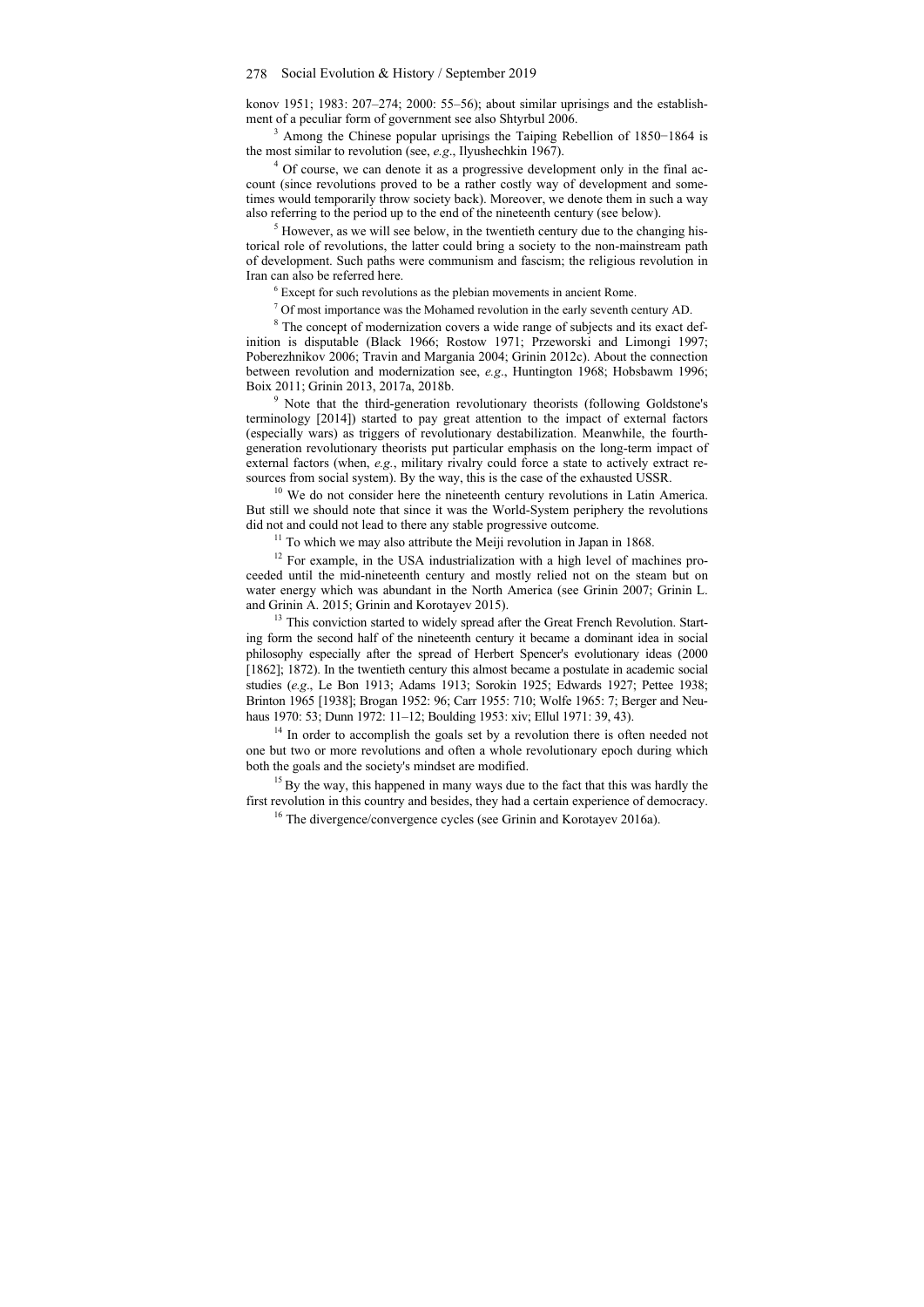#### **REFERENCES**

- Adams, B. 1913. *The Theory of Social Revolution*. New York: The Macmillan Company.
- Arjomand, S. A 1992. Constitutions and the struggle for political order. *European Journal of Sociology* 33: 39–82.
- Arrighi, G. 1994. *The Long Twentieth Century: Money, Power, and the Origins of Our Times*. London: Verso.
- Black, C. E. 1966. The *Dynamics of Modernization: A Study in Comparative History*. New York: Harper & Row.
- Le Bon, G. 1913. *The Psychology of Revolutions*. New York: Ernest Benn.
- Berger, P., and Neuhaus, R. J. 1970. *Movement and Revolution*. N.Y.: Anchor Books Garden City.
- Boix, С. 2011. Democracy, Development, and the International System. *American Political Science Review* 105(4): 809–828.
- Boswell, T., and Chase-Dunn, Ch. 2000. *The Spiral of Capitalism and Socialism*. Boulder, CO: Lynne Rienner.
- Boulding, K. 1953. *The Organisational Revolution*. New York.
- Brinton, C. 1965. *The Anatomy of Revolution*. New York: Vintage.
- Braudel, F. 1985. *La dynamique du capitalism*. Paris: Flammarion.
- Brogan, D. 1952. *The Price of Revolution*. London: Hamish Hamilton.
- Carr, L. 1955. *Analytical Sociology*. New York.
- Cartledge, P. 1998. *Kosmos. Essays in Order, Conflict and Community in Classical Athens*. Cambridge.
- Chase-Dunn, Ch., and Hall, T. D. 1997. *Rise and Demise: Comparing World-Systems*. Boulder, CO: Westview Press.
- Chase-Dunn, Ch., Niemeyer, R., Alvarez, A., Inoue, H., and Love, J. 2010. Cycles of Rise and Fall, Upsweeps and Collapses: Changes in the Scale of Settlements and Polities Since the Bronze Age. In Grinin, L. E., Herrmann, P., Korotayev, A. V., and Tausch, A. (eds.), *History and Mathematics: Processes and Models of Global Dynamics* (pp. 64–91). Volgograd: Uchitel.
- Colburn, F. D. 1994. *The Vogue of Revolution in Poor Countries*. Princeton: Princeton University Press.
- Dunn, J. 1989. *Modern Revolutions: An Introduction to the Analysis of a Political Phenomenon*. 2nd ed. Camridge, New York: Cambridge University Press.
- Dyakonov, I. M. 1951. Urukagina's Reforms in Lagash. *Vestnik drevney istorii* 1: 15–32. *Original in Russian* (Дьяконов, И. М. Реформы Урукагины в Лагаше. *Вестник древней истории* 1: 15–32).
- Dyakonov, I. M. (ed.) 1983. *History of the Ancient East. The Origin of the Most Ancient Class Societies and the First Centres of the Slave-holding Formation*. Vol. 1. Мoscow: Vostochnaya literatura. *Original in Russian* (Дьяконов. И. М. *История Древнего Востока. Зарождение древнейших классовых обществ и первые очаги рабовладельческой формации.* Т. 1. М.: Главная ред. вост. лит-ры).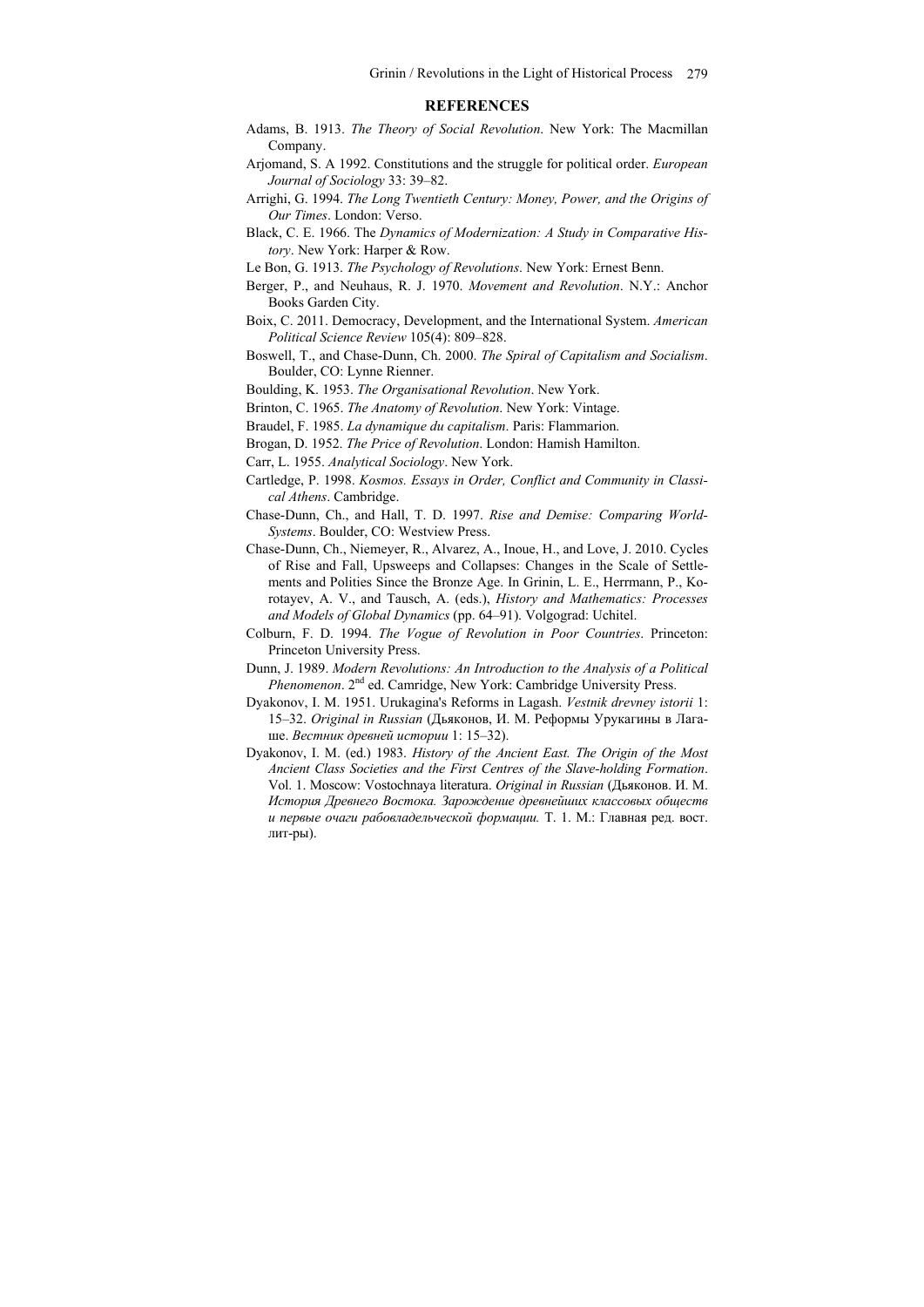- Edwards, L. P. 1927. *The Natural History of Revolution*. Chicago: University of Chicago Press.
- Eisenstadt, Sh. 1978. *Revolution and the Transformation of Societies: A Comparative Study of Civilizations*. New York: Free Press.

Ellul, J. 1971. *Autopsy of Revolution*. New York.

Frank, A. G., and Gills, B. K. (еds.) 1993. *The World System: Five Hundred Years of Five Thousand?* London: Routledge.

Gellner, E. 1983. *Nations and Nationalism.* Oxford: Blackwell.

- Goldfrank, W. L. 1979. Theories of Revolution and Revolution Without Theory: The Case of Mexico. *Theory and Society* 7: 135–165.
- Goldstone, J. A. 1991. *Revolution and Rebellion in the Early Modern World*. Berkeley, CA: University of California Press.
- Goldstone, J. A. 2001. Toward a Fourth Generation of Revolutionary Theory. *Annual Review of Political Science* 4: 139–187.
- Goldstone, J. A. 2014. *Revolutions: A Very Short Introduction*. Oxford University Press.
- Goldstone, J. A., Gurr, T., Harff, B., Levy, M., Marshall, M., Surko, P., Unger, A., *et al.* 2001. *State Failure Task Force Phase III Report*. Sci. Appl. Int. Corp, McLean, VA.
- Goodwin, J., and Skocpol, T. 1989. Explaining Revolutions in the Contemporary Third World. *Politics & Society* 17(4): 489–507.
- Grinin, A., Grinin, L. 2015. The Cybernetic Revolution and Historical Process. *Social Evolution & History* 14 (1): 125–184.
- Grinin, L. E. 1997. Formations and Civilizations. Chapter 2. *Filosofiya i obshchestvo* 2: 5–89. *Original in Russian* (Гринин, Л. Е. Формации и цивилизации. Глава 2. *Философия и общество* 2: 5–89).
- Grinin, L. E. 2004a. Democracy and Early State. *Social Evolution & History* 3 (2): 93–149.
- Grinin, L. E. 2004b. Early State and Democracy. In Grinin, L. E., Carneiro, R. L., Bondarenko, D. M., Kradin, N. N., and Korotayev, A. V. (eds.), *The Early State, Its Alternatives and Analogues* (pp. 419–463). Volgograd: Uchitel.
- Grinin, L. E. 2006. *Productive Forces and Historical Process*. Volgograd: Uchitel. *Original in Russian* (Гринин, Л. Е. *Производительные силы и исторический процесс.* Москва: КомКнига).
- Grinin, L. E. 2007. Production Revolutions and Periodization of History: A Comparative and Theoretic-mathematical Approach. *Social Evolution & History* 6 (2): 75–120.
- Grinin, L. E. 2008. Early State, Developed State, Mature State: Statehood Evolutionary Sequence. *Social Evolution & History* 7 (1): 67–81.
- Grinin, L. E. 2010. *State and Historical Process. The Evolution of the Statehood: From an Early to a Mature State*. Moscow: KomKniga/URSS. *Original in Russian* (Гринин, Л. Е. *Государство и исторический процесс: Эволюция государственности: От раннего государства к зрелому*. Москва: Либроком).
- Grinin, L. E. 2011a. *The Evolution of Statehood. From Early State to Global Society.* Saarbrücken: Lambert Academic Publishing.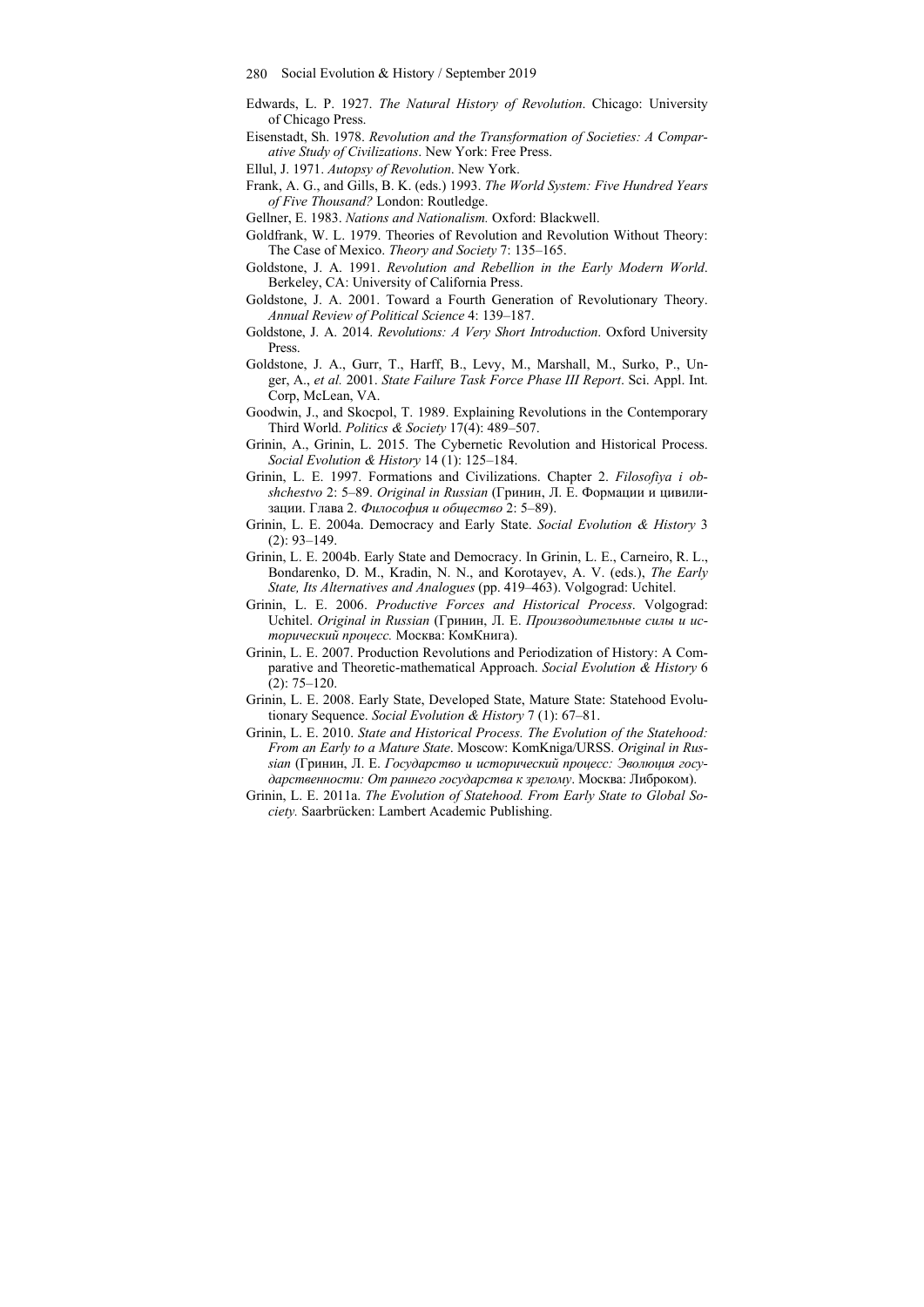- Grinin, L. E. 2011b. Origin of Globalization: The World-System Analysis. *Vek globalizatsii* 1: 80–94. *Original in Russian* (Гринин Л. Е. Истоки глобализации: Мир-системный анализ. *Век глобализации* 1: 80–94).
- Grinin, L. E. 2012a. *Macrohistory and Globalization*. Volgograd: Uchitel.
- Grinin, L. E. 2012b. Arab Spring and Reconfiguration of the World-System. In Korotayev, A. V., Zinkina, Yu. V., and Khodunova, A. S. (eds.), *Systemic Monitoring of Global and Regional Risks* (pp. 188–223). Moscow: LIBRO-KOM/URSS. *Original in Russian* (Гринин, Л. Е. Арабская весна и реконфигурация Мир-Системы. В: Коротаев, А. В., Зинькина, Ю. В., Ходунов, А. С. (ред.), *Системный мониторинг глобальных и региональных рисков: Арабская весна 2011 года,* c. 188–223. М.: ЛКИ).
- Grinin, L. 2012c. State and Socio-Political Crises in the Process of Modernization. *Cliodynamics: The Journal of Theoretical and Mathematical History* 3 (1): 124–157.
- Grinin, L. E. 2013. State and Crises in the Process of Modernization. *Filosofiya i obshchestvo* 3: 29–59. *Original in Russian* (Гринин, Л. Е. Государство и кризисы в процессе модернизации. *Философия и общество* 3: 29–59).
- Grinin, L. E. 2017a. The Russian Revolution and Traps of Modernization. *Polis*. *Politicheskie issledovaniya* 4: 138–155. *Original in Russian* (Гринин, Л. Е. Русская революция и ловушки модернизации. *Полис. Политические исследования* 4: 138–155).
- Grinin, L. E. 2017b. Revolutions. A Survey of the Five-Hundred Trend. *Istoricheskaya psikhologia i sotsiologiya istorii* 2: 5–42. *Original in Russian* (Гринин, Л. Е. Революции. Взгляд на пятисотлетний тренд. *Историческая психология и социология истории* 2: 5–42).
- Grinin, L. E. 2018a. Revolutions, Historical Process and Globalization. *Vek globalizatsii* 4: 16–29. *Original in Russian* (Гринин, Л. Е. Революции, исторический процесс и глобализация. *Век глобализации* 4: 16–29).
- Grinin, L. E. 2018b. Revolutions and Historical Process. *Journal of Globalization Studies* 9 (2): 126–141.
- Grinin, L. E., and Grinin, A. L. 2015. *From Bifaces to Nanorobots. The World on the Way to the Epoch of Self-Regulating Systems (History of Technologies and Description of Their Future Development).* Moscow: Moscow branch of Uchitel Publishing House. *Original in Russian* (Гринин, Л. Е., Гринин, А. Л. *От рубил до нанороботов. Мир на пути к эпохе самоуправляемых систем (история технологий и описание их будущего).* М.: Московская редакция изд-ва «Учитель»).
- Grinin, L. E., and Grinin, A. L. 2016. *The Cybernetic Revolution and the Forthcoming Epoch of Self-Regulating Systems*. Moscow: Moscow Branch of the Uchitel Publishing House.
- Grinin, L. E., Grinin, A. L., and Korotayev, A. 2017. Forthcoming Kondratieff Wave, Cybernetic Revolution, and Global Ageing. *Technological Forecasting & Social Change* 115: 52–68.
- Grinin, L. E., and Korotayev, A. V. 2014. Origins of Globalization in the Framework of the Afroeurasian World-System History. *Journal of Globalization Studies* 5 (1): 32–64.
- Grinin, L. E., and Korotayev, A. V. 2015. *Great Divergence and Great Convergence. A Global Perspective*. New York: Springer.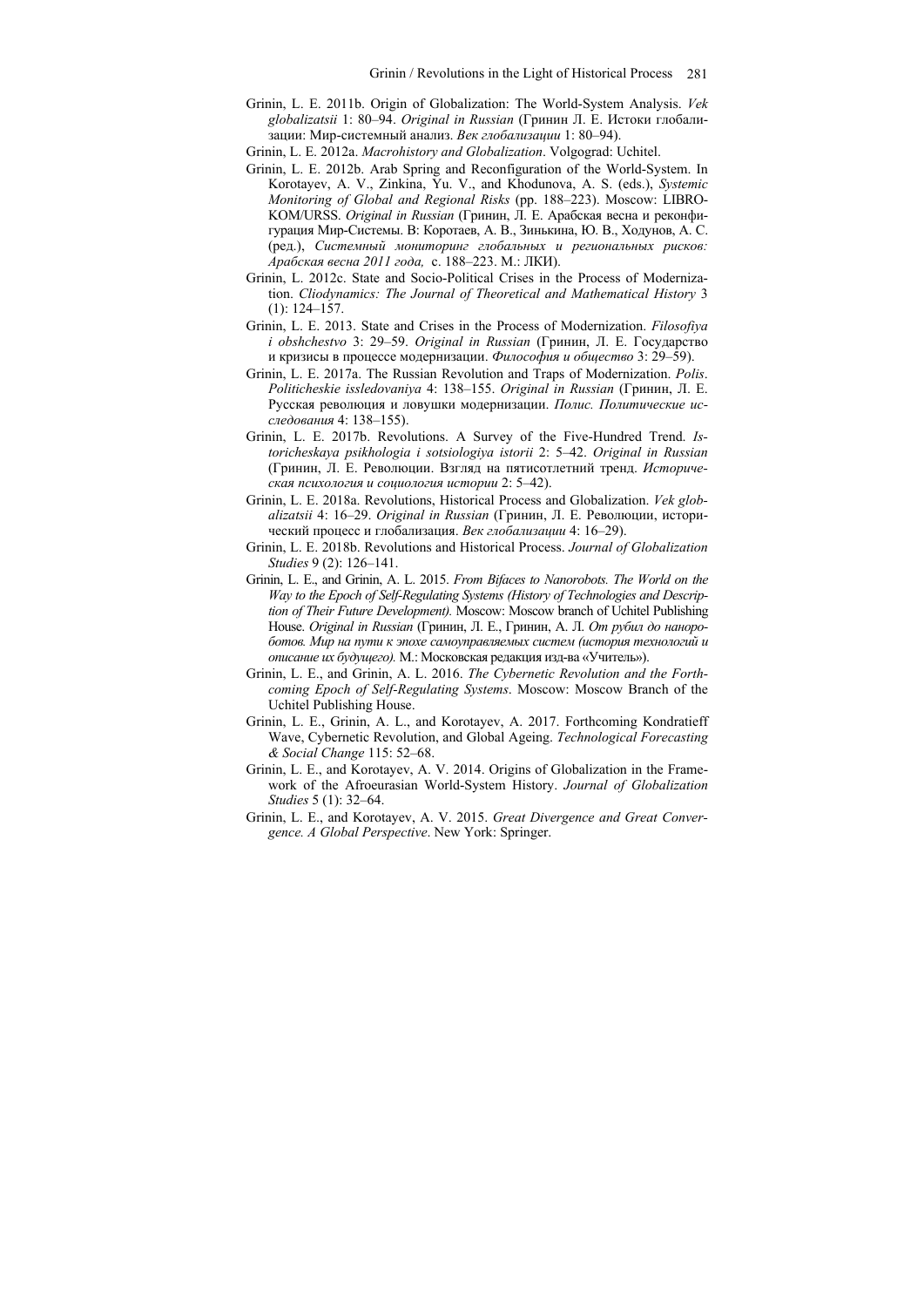- Grinin, L. E., and Korotayev, A. V. 2016а. *The Near East, India and China in Globalization Process*. Moscow: Moscow branch of Uchitel Publishing House. *Original in Russian* (Гринин, Л. Е., Коротаев, А. В. *Ближний Восток, Индия и Китай в глобализационных процессах*. М.: Московский филиал издательства «Учитель»).
- Grinin, L. E., and Korotayev, A. V. 2016b. MENA Region and the Possible Beginning of World System Reconfiguration. In Erdoğdu, M. M., and Christiansen, B. (eds.), *Comparative Political and Economic Perspectives on the MENA Region* (pp. 28– 58). Hershey PA: Information Science Reference, An Imprint of IGI Global.
- Grinin, L. E., Korotayev, A. V. 2018. Origins of Globalization in the Framework of the Afroeurasian World-System History. In Hall, T. D. (ed.), *Comparing Globalizations, World-Systems Evolution and Global Futures* (pp. 37–70). https://doi.org/10.1007/978-3-319-68219-8\_3. Springer.
- Hagopian, M. 1974. *The Phenomenon of Revolution*. New York: Dodd, Mead.
- Halliday, F. 1999. *Revolution & World Politics*. London: Macmillan.
- Hansen, M. N. 1989. *Was Athens a Democracy?* Copenhagen: Munksgaard.
- Hobsbawm, E. 1996. *The Age of Revolution: Europe 1789–1848*. Vintage.
- Huntington, S. 1968. *Political Order in Changing Societies*. New Haven and London: Yale University Press.
- Huntington, S. 1991. *The Third Wave. Democratization in the Late Twentieth Century.* Norman and London: University of Oklahoma Press.
- Huntington, S. P. 1996. *The Clash of Civilizations and the Remaking of World Order.* New York: Simon & Schuster.
- Johnson, Ch. 1968. *Revolutionary Change*. London: University of London Press.
- Johnson, V. 1993. The Structural Causes of Anticolonial Revolutions in Africa. *Alternatives* 18: 201–227.
- Ilyushechkin, V. P. 1967. *The Peasant War of the Taipins*. Moscow: Nauka. *Original in Russian* (Илюшечкин, В. П. *Крестьянская война тайпинов*. М.: Наука).
- Katz, M. 1997. *Revolutions and Revolutionary Waves*. New York: St. Martin's.
- Marx, K. 1964. *The Class Struggles in France*. New York: International Publishers.
- Mau, V., and Starodubrovskaya, I. 2001. *The Challenge of Revolution: Contemporary Russia in Historical Perspective*. Oxford: Oxford University Press.
- Pastor, R. 2001. Preempting Revolutions: The Boundaries of US Influence. In Katz, M. (ed.), *Revolution: International Dimension* (pp. 169–197). Washington, DC: Congr. Q.
- Pettee, G. 1938. The Process of Revolution. New York.
- Poberezhnikov, I. V. 2006. *The Transition from Traditional to Industrial Society.* Moscow: Rosspan. *Original in Russian* (Побережников, И. В. *Переход от традиционного к индустриальному обществу*. Москва: РОССПЭН).
- Przeworski, A., and Limongi, F. 1997. Modernization: Theories and Facts. *World Politics* 49: 155–183.
- Rostow, W. 1971. *The Stages of Economic Growth: A Non-Communist Manifesto*. Cambridge University Press, Cambridge.
- Sanderson, S. K. 2005. *Revolutions: A Worldwide Introduction to Political and Social Change*. Boulder: Paradigm Publishers.

<sup>282</sup> Social Evolution & History / September 2019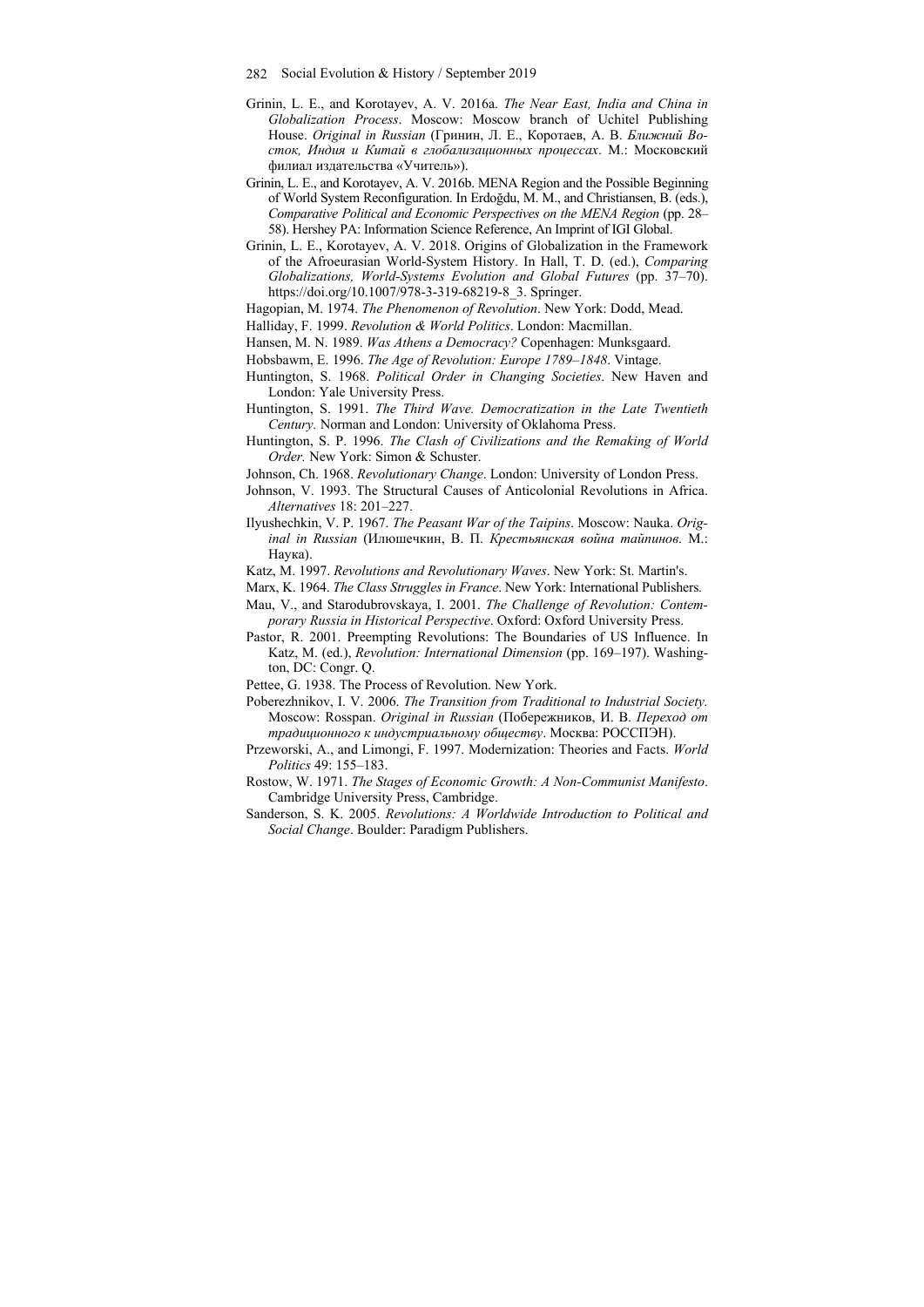- Semyonov, Yu. I., Gobozov, I. A., and Grinin, L. E. 2007. *Philosophy of History: Problems and Prospects*. Moscow: KomKniga. *Original in Russian* (Семенов, Ю. И., Гобозов, И. А., Гринин, Л. Е. *Философия истории: Проблемы и перспективы.* Москва: КомКнига).
- Shtyrbul, A. A. 2006. *The Stateless Societies in the Stateless Epoch (3rd millemium BC – 2nd millennium AD*). Omsk: Izd-vo Omskogo gosudarstvennogo pedagogicheskogo universiteta. *Original in Russian* (Штырбул, А. А. *Безгосудраственные общества в эпоху государственности (III тыс. до н.э. – II тыс. н.э.).* Омск: Изд-во Омского государственного университета).
- Skocpol, T. 1979. *States and Social Revolutions*. Cambridge, UK; Cambridge University Press.
- Skocpol, T., and Trimberger, E. K. 1994. Revolutions and the World-historical Development of Capitalism. In Skocpol, T. (ed), *Social Revolutions in the Modern World* (pp. 120–132). Cambridge: Cambridge University Press.
- Snyder, R. S. 1999. The U.S. and Third World revolutionary states: understanding the break-down in relations. *International Studies Quarterly* 43: 265–290.
- Sorokin, P. A. 1925. *The Sociology of Revolution*. Philadelphia.
- Sorokin, P. A. 1992. The Sociology of Revolution. In Sorokin, P. A. (ed.), *Humans, Civilizations, and Society* (pp. 266–294). Moscow. *Original in Russian* (Сорокин, П. А. Социология революции. В: Сорокин, П. А. (ред.), *Человек, Цивилизации, Общество*. Москва).
- Sorokin, P. A. 1994. Famine and Ideology of Soceity. In Sorokin, P. A. (ed.), *A Comprehensive Manual of Sociology* (pp. 367–395). Moscow: Nauka. *Original in Russian* (Сорокин, П. А. Голод и идеология общества. В: Сорокин, П. А. (ред.), *Общедоступный учебник социологии*. Москва).
- Spencer, H. 1972. *On Social Evolution: Selected Writings*. Chicago: University of Chicago Press.
- Spencer, H. 2000 [1862]. *First principles*. Chestnut Hill, MA: Adamant Media Corporation.
- De Tocqueville, A. 2010 [1856]. *The Old Regime and the French Revolution*. Transl. by John Bonner. New York: Dover Publications, Inc., Mineola.
- Travin, D., and Margania, O. 2004. *The European Modernization*. Book 1. Moscow: AST, Terra Fantastica. *Original in Russian* (Травин, Д., Маргания, О. *Европейская модернизация.* Книга 1. Москва: АСТ, Терра Фантастика).
- Tilly, Ch. 1993. *European Revolutions, 1492–1992*. Cambridge: Blackwell.
- Weber, M. 1930 [1904]. *The Protestant Ethic and the Spirit of Capitalism*. New York: The Citadel Press.
- Wickham-Crowley, T. 1992. *Guerrillas and Revolution in Latin America*. Princeton, NJ: Princeton University Press.
- Wolfe, B. 1965. *Ideology in Power. Reflections on Russian Revolution*. N.Y.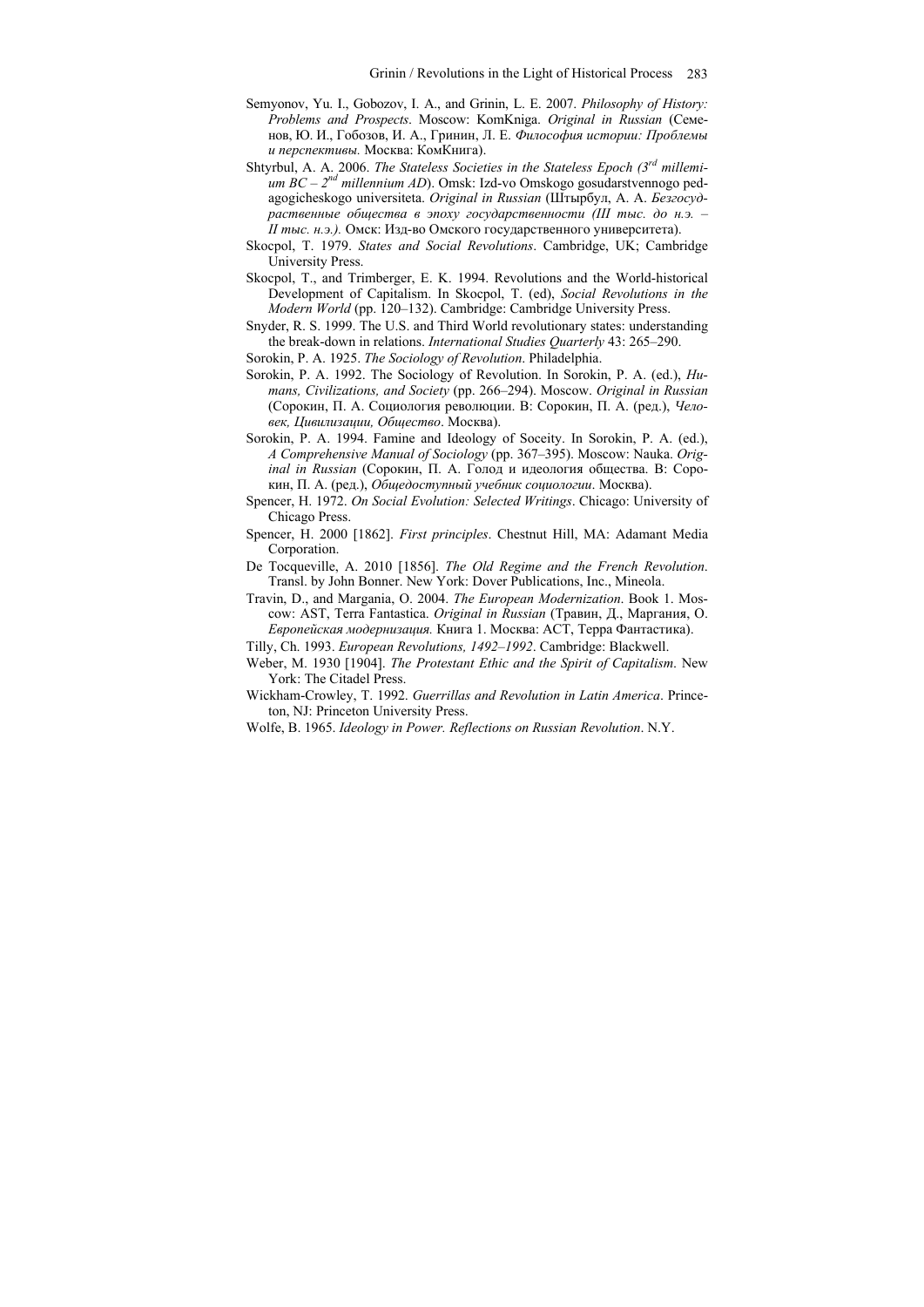| 284   | Social Evolution & History / September 2019 |    |  |
|-------|---------------------------------------------|----|--|
| Table |                                             | C. |  |

| i                                                                                                 |
|---------------------------------------------------------------------------------------------------|
|                                                                                                   |
|                                                                                                   |
|                                                                                                   |
|                                                                                                   |
|                                                                                                   |
|                                                                                                   |
|                                                                                                   |
|                                                                                                   |
|                                                                                                   |
|                                                                                                   |
|                                                                                                   |
|                                                                                                   |
|                                                                                                   |
|                                                                                                   |
|                                                                                                   |
|                                                                                                   |
|                                                                                                   |
|                                                                                                   |
| $\frac{1}{2}$                                                                                     |
|                                                                                                   |
|                                                                                                   |
| į                                                                                                 |
|                                                                                                   |
|                                                                                                   |
|                                                                                                   |
|                                                                                                   |
|                                                                                                   |
|                                                                                                   |
|                                                                                                   |
|                                                                                                   |
| ֧֧֧֧֧֪֧֪֧֪֪֪֪֪֧֧֧֧֧֧֧֧֧֧֧֚֚֚֚֚֚֚֚֚֚֝֝֝֝֓֕֓֝֬֝֬֝֬֝֓֝֬֝֬֝֓֝֬֝֓֬֝֓֬֓֝֬֝֓֝֬֝֬֝֓֝֬֝֬֝֬֝֬֝֬֝֬֝֬֝֬֝֬֝֬֝֬ |
|                                                                                                   |
|                                                                                                   |
| i                                                                                                 |
| ć                                                                                                 |
|                                                                                                   |
|                                                                                                   |
|                                                                                                   |
|                                                                                                   |
|                                                                                                   |
|                                                                                                   |
|                                                                                                   |
|                                                                                                   |
|                                                                                                   |
|                                                                                                   |
|                                                                                                   |
|                                                                                                   |
|                                                                                                   |
|                                                                                                   |
|                                                                                                   |
|                                                                                                   |
|                                                                                                   |
|                                                                                                   |
|                                                                                                   |
|                                                                                                   |
|                                                                                                   |
|                                                                                                   |
|                                                                                                   |
| i                                                                                                 |
|                                                                                                   |
| 5<br>$\zeta$                                                                                      |
|                                                                                                   |
|                                                                                                   |

|                                                                                    | revolutions in<br>globalization<br>Role of                                       | $\frac{1}{2}$                                                                                       | No or unre-<br>vealed                                                                                        |                                                                                                                                                               | Minor                                                                                    |
|------------------------------------------------------------------------------------|----------------------------------------------------------------------------------|-----------------------------------------------------------------------------------------------------|--------------------------------------------------------------------------------------------------------------|---------------------------------------------------------------------------------------------------------------------------------------------------------------|------------------------------------------------------------------------------------------|
|                                                                                    | in historical<br>revolutions<br>Role of<br>process                               | ž                                                                                                   | No or unre-<br>vealed                                                                                        | small <sup>°</sup>                                                                                                                                            | $\text{small}^\prime$                                                                    |
|                                                                                    | The predomi<br>of revolution<br>nating type                                      | ž                                                                                                   | No or un-<br>revealed                                                                                        | Early polis, Relatively<br>socialist or                                                                                                                       | Polis, early Relatively<br>na-<br>lib-<br>religious<br>mother<br>tional<br>and           |
| Correlation between the types of revolutions, historical process and globalization | (production principles)<br>Level of technology<br>and production<br>revolutions) | ginning of the agrari-<br>medium complexity) duction principle, be-<br>an production princi-<br>ple |                                                                                                              | tion principle reaches liberation<br>tion; agrarian produc-   national-<br>Early states and their The second phase of<br>the agrarian revolu-<br>its maturity | Final phase of the<br>principle                                                          |
|                                                                                    | Forms of political<br>organization                                               | Prior to the seventh - Pre-state (simple and Hunter-gatherer pro-<br>political forms                | first complex polities<br>complexity and the<br>Pre-state political<br>forms of medium                       | empires                                                                                                                                                       | first developed states agrarian production<br>Rise of empires and                        |
|                                                                                    | Time period                                                                      | the sixth millennia<br>BCE                                                                          | From the seventh –<br>half of the 4th mil-<br>the sixth millennia<br><b>BCE</b> to the second<br>lennium BCE | the fourth millennium analogues; the first<br>half of the first mil-<br>Regional and The second half of<br>BCE-the second<br>lennium BCE                      | the first millennium<br>The second half of<br>$BCE - the late fif-$<br>teenth century CE |
|                                                                                    | socio-spatial<br>Type of<br>links                                                | Local links                                                                                         | Regional<br>links                                                                                            | continental<br>links                                                                                                                                          | Continental<br>continental<br>and trans-<br>links                                        |